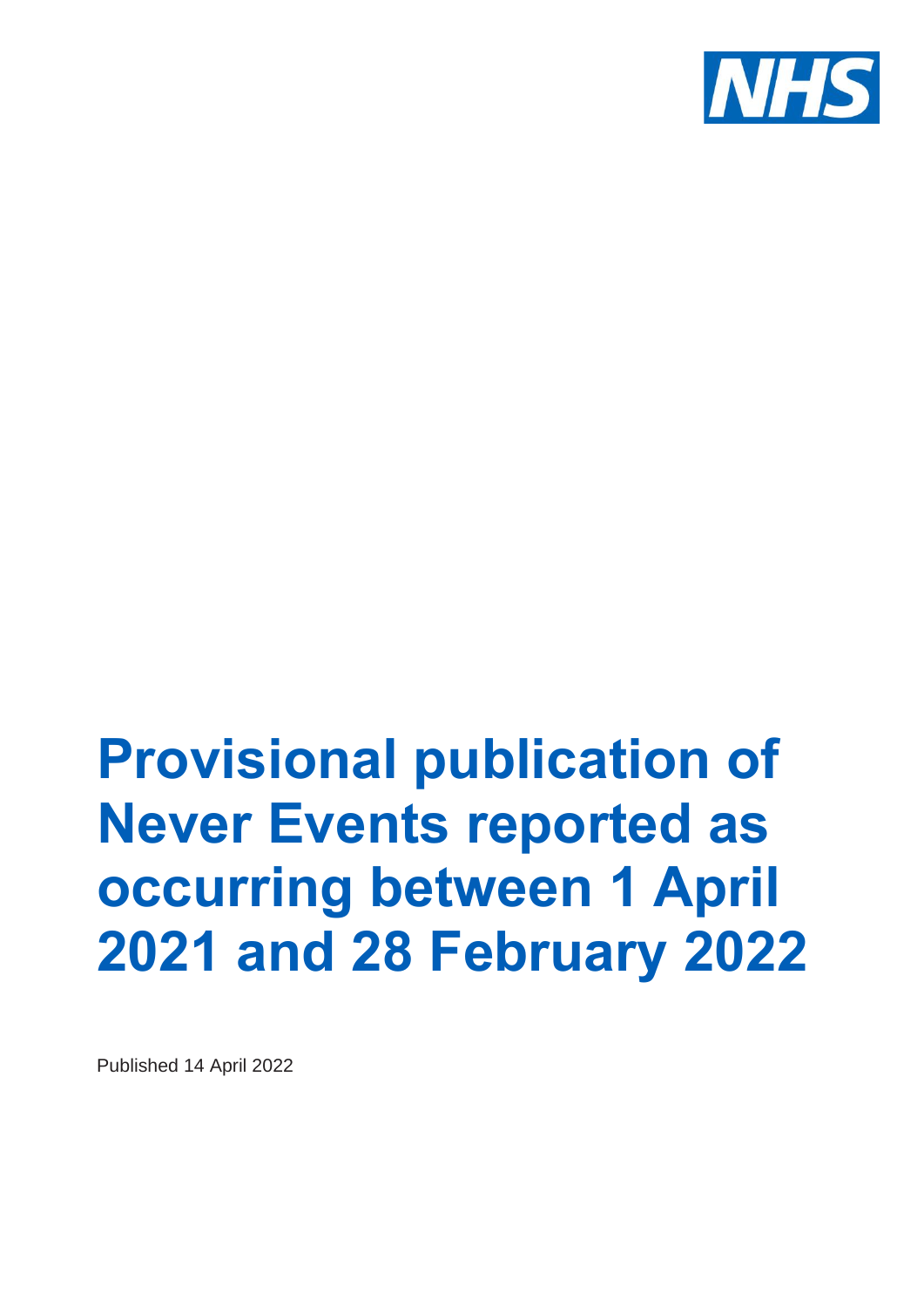## **Contents**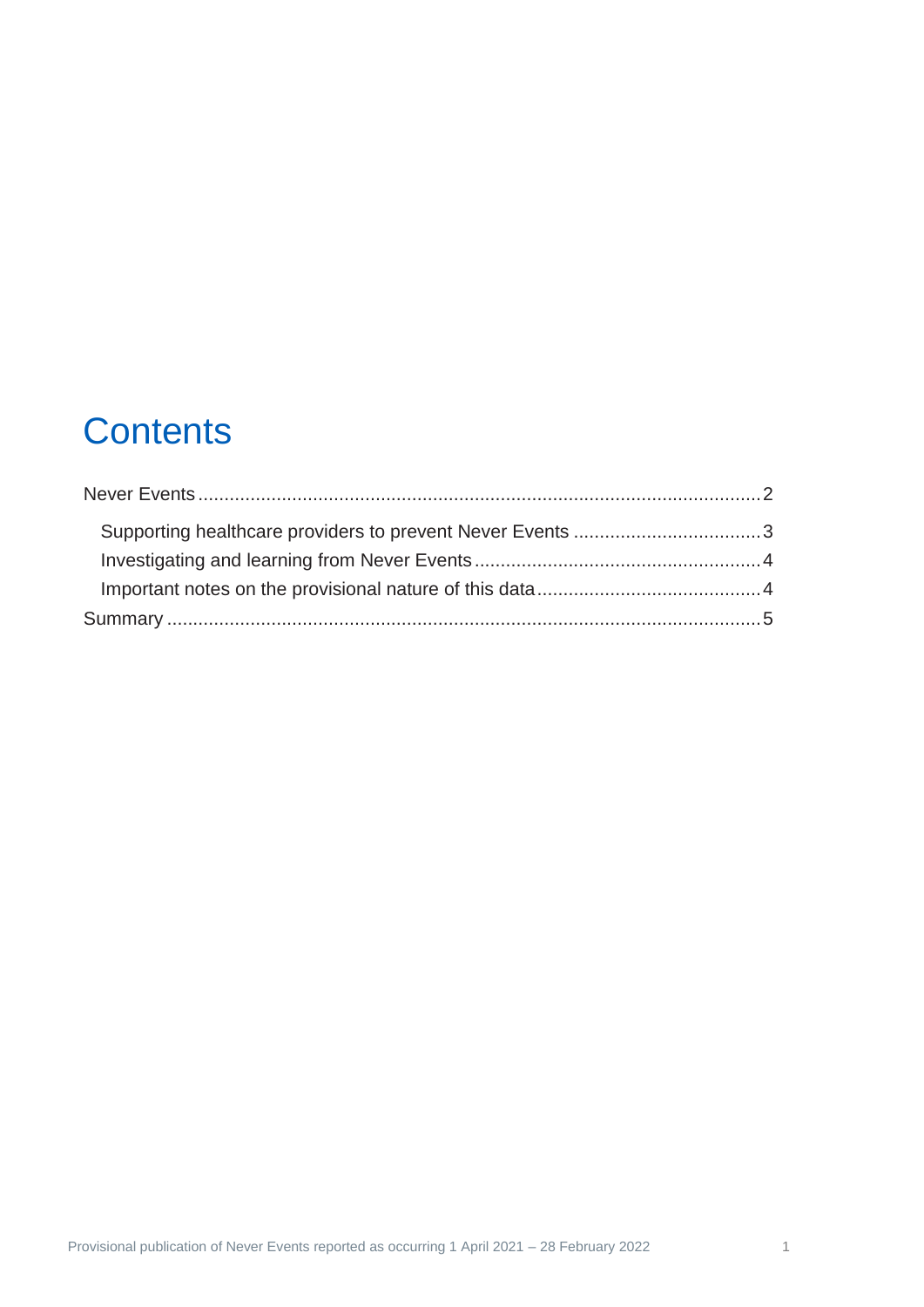# <span id="page-2-0"></span>Never Events

Never Events are serious, largely preventable patient safety incidents that should not occur if healthcare providers have implemented existing national guidance or safety recommendations. The [Never Events policy and framework –](https://www.england.nhs.uk/patient-safety/revised-never-events-policy-and-framework/) revised January 2018 suggests that Never Events may highlight potential weaknesses in how an organisation manages fundamental safety processes. Never Events are different from other serious incidents as the overriding principle of having the Never Events list is that even a single Never Event acts as a red flag that an organisation's systems for implementing existing safety advice/alerts may not be robust.

The concept of Never Events is not about apportioning blame to organisations when these incidents occur but rather to learn from what happened. This is why, following consultation, in the revised [Never Events policy and framework –](https://www.england.nhs.uk/patient-safety/revised-never-events-policy-and-framework/) published January 2018 we removed the option for commissioners to impose financial sanctions when Never Events were reported. The foreword to the framework states: "……allowing commissioners to impose financial sanctions following Never Events reinforced the perception of a 'blame culture'. Our removal of financial sanctions should not be interpreted as a weakening of effort to prevent Never Events. It is about emphasising the importance of learning from their occurrence, not blaming." Identifying and addressing the reasons behind this can potentially improve safety in ways that extend far beyond the department where the Never Event occurred, or the type of procedure involved.

We are currently working to systematically review the barriers for each type of Never Event to identify if they are truly strong and systemic, starting with those that occur most frequently. As a result, we are making changes to the Never Events list which means direct comparison of the number of Never Events with earlier periods is not appropriate. The definitions and designated list of Never Events were also revised from February 2018. You can find about more about these changes on the [Revised Never Events policy and](https://www.england.nhs.uk/patient-safety/revised-never-events-policy-and-framework/)  [framework webpage.](https://www.england.nhs.uk/patient-safety/revised-never-events-policy-and-framework/)

The revised 2018 Never Events Policy and Framework requires commissioners and providers to agree and report Never Events via StEIS. Where a Serious Incident is logged as a Never Event but does not appear to fit any definition on the [Never Events list 2018](https://www.england.nhs.uk/patient-safety/revised-never-events-policy-and-framework/)  [\(published 28 February](https://www.england.nhs.uk/patient-safety/revised-never-events-policy-and-framework/) 2018) commissioners are asked to discuss this with the provider organisation and either add extra detail to StEIS to confirm it is a Never Event or remove its Never Event designation from the StEIS system.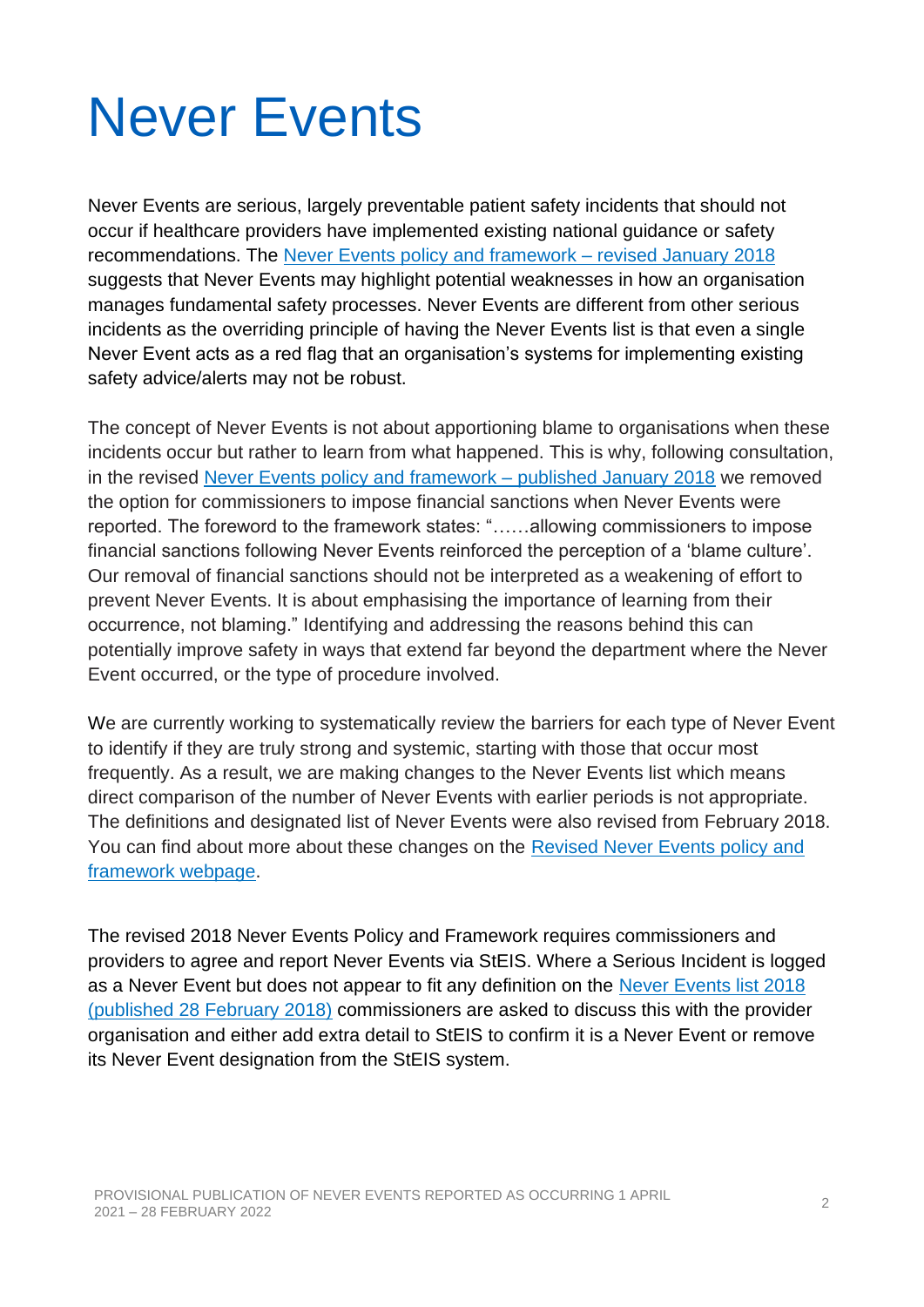### <span id="page-3-0"></span>Supporting healthcare providers to prevent Never Events

The Care Quality Commission has undertaken a thematic review in collaboration with NHS Improvement to get a better understanding of what can be done to prevent the occurrence of Never Events, with the resulting report ['Opening the door to change'](https://www.cqc.org.uk/publications/themed-work/opening-door-change) published in December 2018.

The report includes a recommendation that "NHS Improvement should review the Never Events framework and work with professional regulators and royal colleges to take account of the difference in the strength of different kinds of barrier to errors (such as distinguishing between those that should be prevented by human interactions and behaviours such as using checklists, counts and sign-in processes; and those that could be designed out entirely such as through the removal of equipment or fitting/using physical barriers to risks). As mentioned above, we are in the process of conducting this review, and details of any resulting changes to the Never Events list can be found on the Revised [Never Events policy and framework webpage.](https://www.england.nhs.uk/patient-safety/revised-never-events-policy-and-framework/)

The report also suggested that organisations did not always have strong systems for implementing alerts. Key problems included organisations circulating alerts to raise awareness rather than taking the required actions to address an issue; responsibility taken at a junior level for recording an organisation's completion of the actions; and instead of central coordination across an organisation, individual teams being asked to implement the required actions locally, leading to duplication and the most effective systemic actions left incomplete.

To help address these issues, a new [National Patient Safety Alerting Committee](https://www.england.nhs.uk/patient-safety/national-patient-safety-alerting-committee/)  [\(NaPSAC\)](https://www.england.nhs.uk/patient-safety/national-patient-safety-alerting-committee/) has been established, whose role includes the development and governance of the new National Patient Safety Alerts. These alerts require healthcare providers to introduce new systems for planning and coordinating the required actions, including executive oversight.

In September 2015, a set of [National Safety Standards for Invasive Procedures](https://webarchive.nationalarchives.gov.uk/20190501131135/https:/improvement.nhs.uk/resources/national-safety-standards-invasive-procedures/) (NatSSIPs) were published to help prevent Never Events, with all relevant NHS organisations in England instructed to develop and implement their own local standards based on the national principles. The standards set out broad principles of safe practice and advise healthcare professionals on how they can implement best practice.

The national patient safety team and our partners also continue to work to further prevent individual types of Never Events. Examples include our 2016 [Alert](https://www.england.nhs.uk/publication/patient-safety-alert-nasogastric-tube-misplacement-continuing-risk-of-death-and-severe-harm/) *Nasogastric tube misplacement: continuing risk of death and severe harm* and [resource set;](https://webarchive.nationalarchives.gov.uk/20190501131117/https:/improvement.nhs.uk/resources/resource-set-initial-placement-checks-nasogastric-and-orogastric-tubes/) the May 2020 [aide-memoire](https://www.bapen.org.uk/pdfs/covid-19/aide-memoire-ngt-placement-13-05-20.pdf) produced by professional bodies for nutrition, anaesthetics and intensive care to help prevent nasogastric tube Never Events, including special considerations for COVID-19 patients; and the 2019 Estates and Facilities Alert A*nti-ligature' type curtain rail systems: Risks from incorrect installation or modification* (note: this alert is not accessible publicly but can be accessed via log in to the [Central Alerting System\)](https://www.cas.mhra.gov.uk/Home.aspx).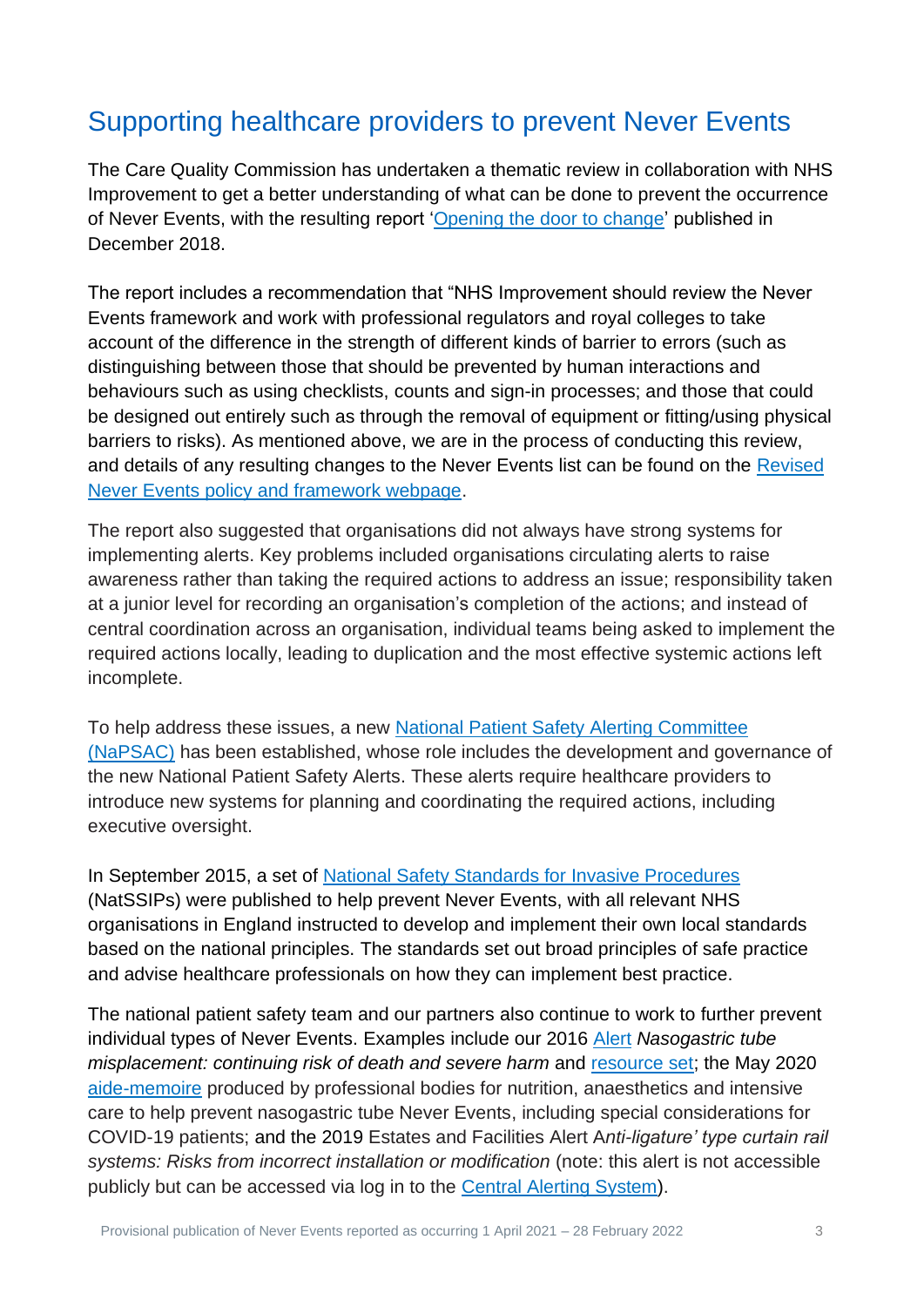As set out in the [NHS Patient Safety Strategy,](https://www.england.nhs.uk/patient-safety/the-nhs-patient-safety-strategy/) patient safety research and innovation also has an important role to play. We are continuing to work with partners including the Patient Safety Translational Research Centres, Academic Health Science Networks and other researchers, in conjunction with the National Institute for Health Research and the Department of Health and Social Care, to develop new technical solutions to Never Events.

### <span id="page-4-0"></span>Investigating and learning from Never Events

NHS providers are encouraged to learn from mistakes and any organisation that reports a Never Event is expected to conduct its own investigation so it can learn and take action on the underlying causes.

The fact that more and more NHS staff take the time to report incidents is good evidence that this learning is happening locally. We continue to encourage NHS staff to report Never Events and Serious Incidents to StEIS and all patient safety incidents to the NRLS, to help us identify any risks so that necessary action can be taken.

### <span id="page-4-1"></span>Important notes on the provisional nature of this data

To support learning from Never Events we are committed to publishing this data as early as possible. However, because reports of apparent Never Events are submitted by healthcare providers as soon as possible, often before local investigation is complete, all data is provisional and subject to change.

Because of the complex combination of incidents identified as Never Events when first reported, Serious Incidents designated as Never Events at a later date, and incidents initially reported as Never Events that on investigation are found not to meet the criteria, our monthly provisional Never Event reports provide cumulative totals for the current financial year. This is to ensure the information provided is as consistent and as accurate as possible.

This provisional report is drawn from the StEIS system and includes all Serious Incidents with a reported incident date between 1 April 2021 and 28 February 2022, and which on 11 March 2022 were designated by their reporters as Never Events.

Data on [Never Events for 2020/21](https://www.england.nhs.uk/patient-safety/never-events-data/) and previous years can be found on the NHS England website.

Once sufficient time has elapsed after the end of the 2021/22 reporting year for local incident investigation and national analysis of data, we will produce a final whole-year report of Never Events, which will replace this provisional data.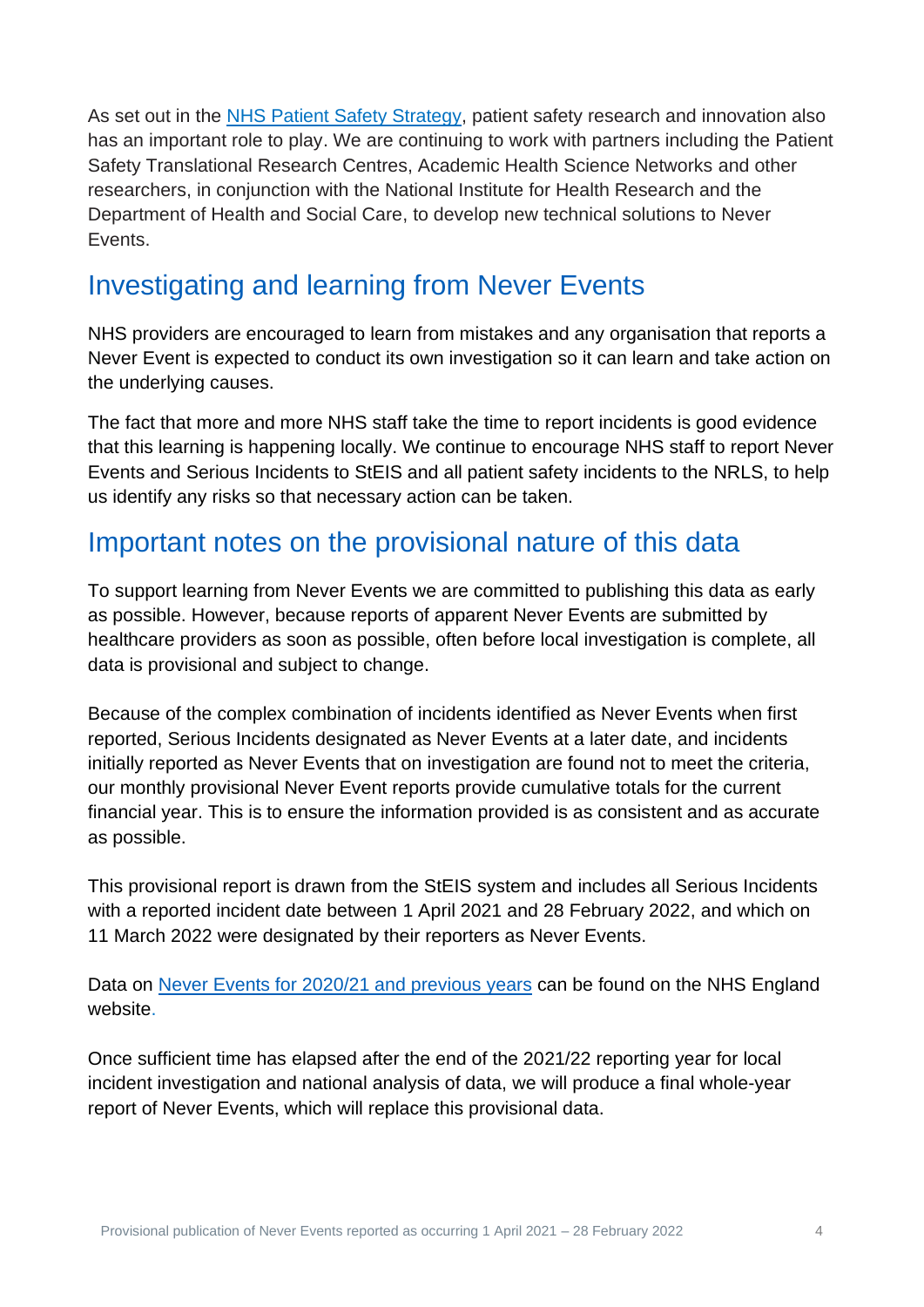# <span id="page-5-0"></span>**Summary**

When data for this report was extracted on 11 March 2022, 407 Serious Incidents on the StEIS system were designated by their reporters as Never Events and had a reported incident date between 1 April 2021 and 28 February 2022. Of these 407 incidents:

- 379 Serious Incidents appeared to meet the definition of a [Never](https://www.england.nhs.uk/patient-safety/revised-never-events-policy-and-framework/) Event in the Never [Events list 2018 \(published 28 February](https://www.england.nhs.uk/patient-safety/revised-never-events-policy-and-framework/) 2018) and had an incident date between 1 April 2021 and 28 February 2022; this number is subject to change as local investigations are completed
- 28 Serious Incidents did not appear to meet the definition of a Never Event and had an incident date between 1 April 2021 and 28 February 2022.

More detail is provided in the tables below:

#### **Table 1: Never Events 1 April 2021 – 28 February 2022 by month of incident\***

| <b>Month in which Never Event</b><br>occurred | <b>Number</b> |
|-----------------------------------------------|---------------|
| Apr 21                                        | 37            |
| May 21                                        | 33            |
| <b>Jun 21</b>                                 | 30            |
| <b>Jul 21</b>                                 | 46            |
| Aug 21                                        | 28            |
| Sep 21                                        | 34            |
| Oct 21                                        | 50            |
| <b>Nov 21</b>                                 | 37            |
| Dec 21                                        | 31            |
| <b>Jan 22</b>                                 | 35            |
| Feb 22                                        | 18            |
| <b>Total</b>                                  | 379           |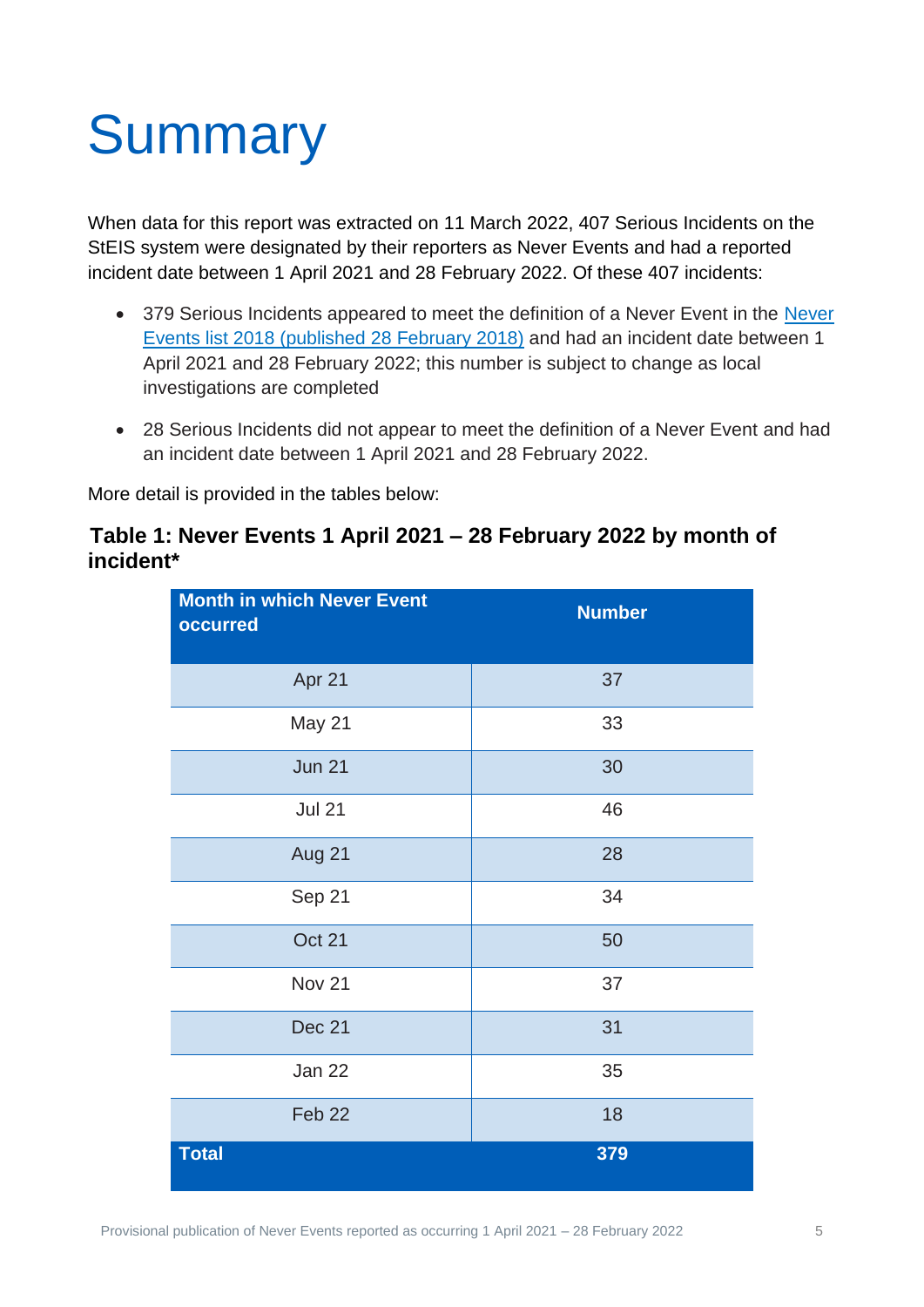Note: As described above, a further 28 Serious Incidents did not appear to meet the definition of a Never Event and the relevant organisations have been asked to review accordingly.

\*Numbers are subject to change as local investigations are completed.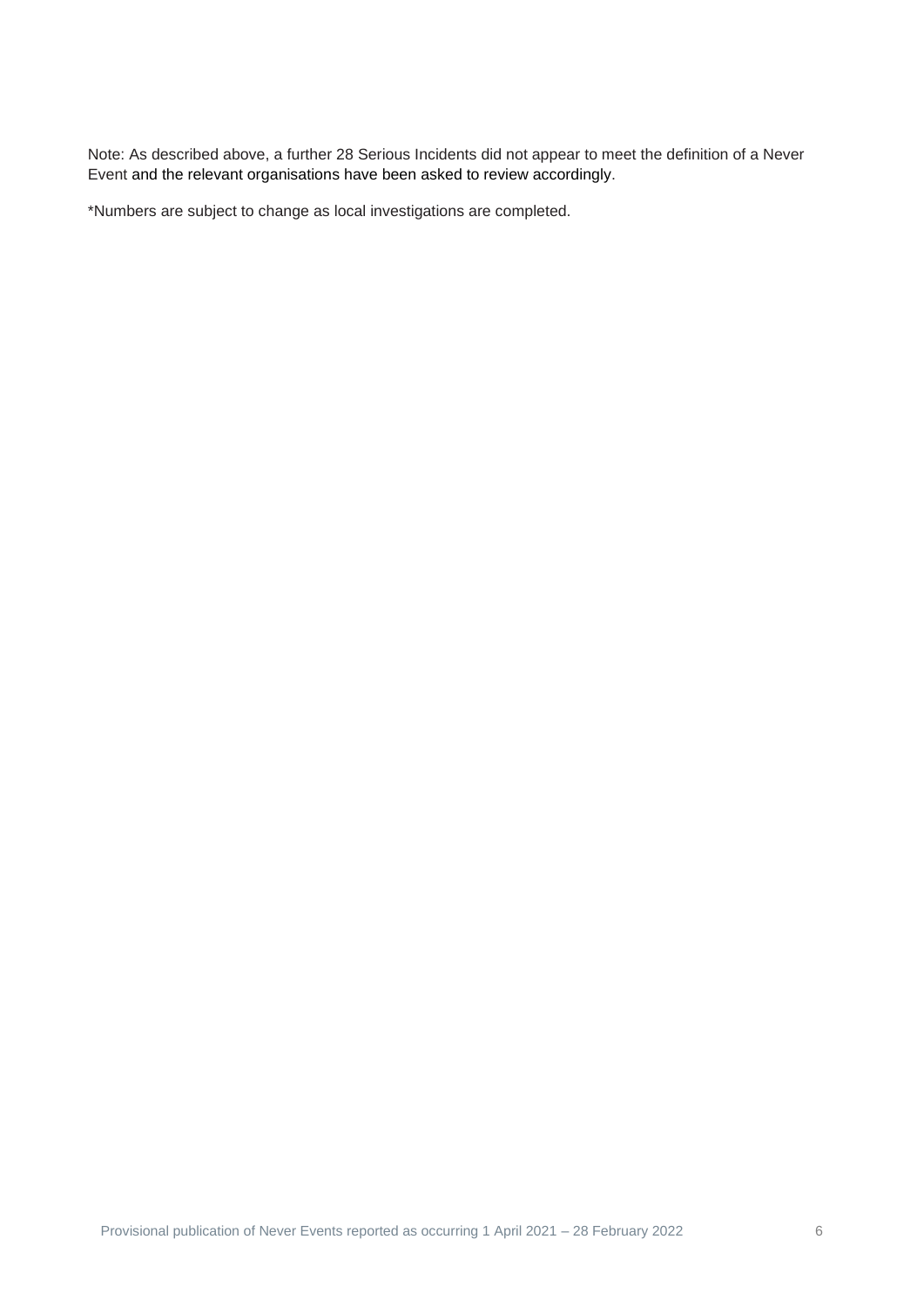#### **Table 2: Never Events 1 April 2021 - 28 February 2022 by type of incident with additional detail\***

| <b>Type and brief description of Never Event</b>             | <b>Number</b>  |
|--------------------------------------------------------------|----------------|
| <b>Wrong site surgery</b>                                    | 159            |
| Angiogram intended for another patient                       | 1              |
| Biopsy from wrong breast                                     | $\overline{1}$ |
| Biopsy of mediastinal mass rather than pleura                | 1              |
| Biopsy of wrong lobe of lung                                 | $\overline{1}$ |
| Bone marrow biopsy intended for another patient              | 1              |
| Botox injection to wrong area of mouth                       | $\overline{1}$ |
| Cervical biopsies taken instead of colon                     | 1              |
| Colposcopy intended for another patient                      | 1              |
| Embolisation to the wrong area of the kidney                 | 1              |
| Excision of skin tags rather than removal of cyst            | $\overline{1}$ |
| Excision of vaginal tissue instead of anal tissue            | 1              |
| Eye injection that was not required                          | 1              |
| Flexible sigmoidoscopy intended for another patient          | 1              |
| Gastric dilatation intended for another patient              | $\overline{1}$ |
| Gastroscopy intended for another patient                     | $\overline{2}$ |
| Haemorrhoids removed rather than repair of anal fistula      | $\overline{1}$ |
| Incision to wrong area of buttock                            | 1              |
| Incision to wrong aspect of ankle                            | $\overline{1}$ |
| Incision to wrong finger                                     | 3              |
| Incision to wrong part of leg                                | 1              |
| Incision to wrong side of head                               | 1              |
| Incision to wrong toe                                        | $\overline{1}$ |
| Injection to foot instead of ankle                           | 1              |
| Injection to foot instead of hip                             | 1              |
| Injection to wrist instead of thumb                          | 1              |
| Injection to wrong area of hip                               | $\overline{1}$ |
| Injection to wrong breast                                    | $\overline{2}$ |
| Injection to wrong eye                                       | $6\phantom{1}$ |
| Injection to wrong finger joint                              | $\overline{2}$ |
| Injection to wrong finger/s                                  | $\overline{4}$ |
| Injection to wrong shoulder                                  | 1              |
| Injection to wrong toe joint                                 | $\overline{1}$ |
| Injections to lumbar spine rather than neck                  | 1              |
| Insertion of radioactive plaque to the wrong area of the eye | $\mathbf{1}$   |
| Knee aspiration intended for another patient                 | 1              |
| Lumbar puncture rather than fluid drainage from lung         | $\overline{1}$ |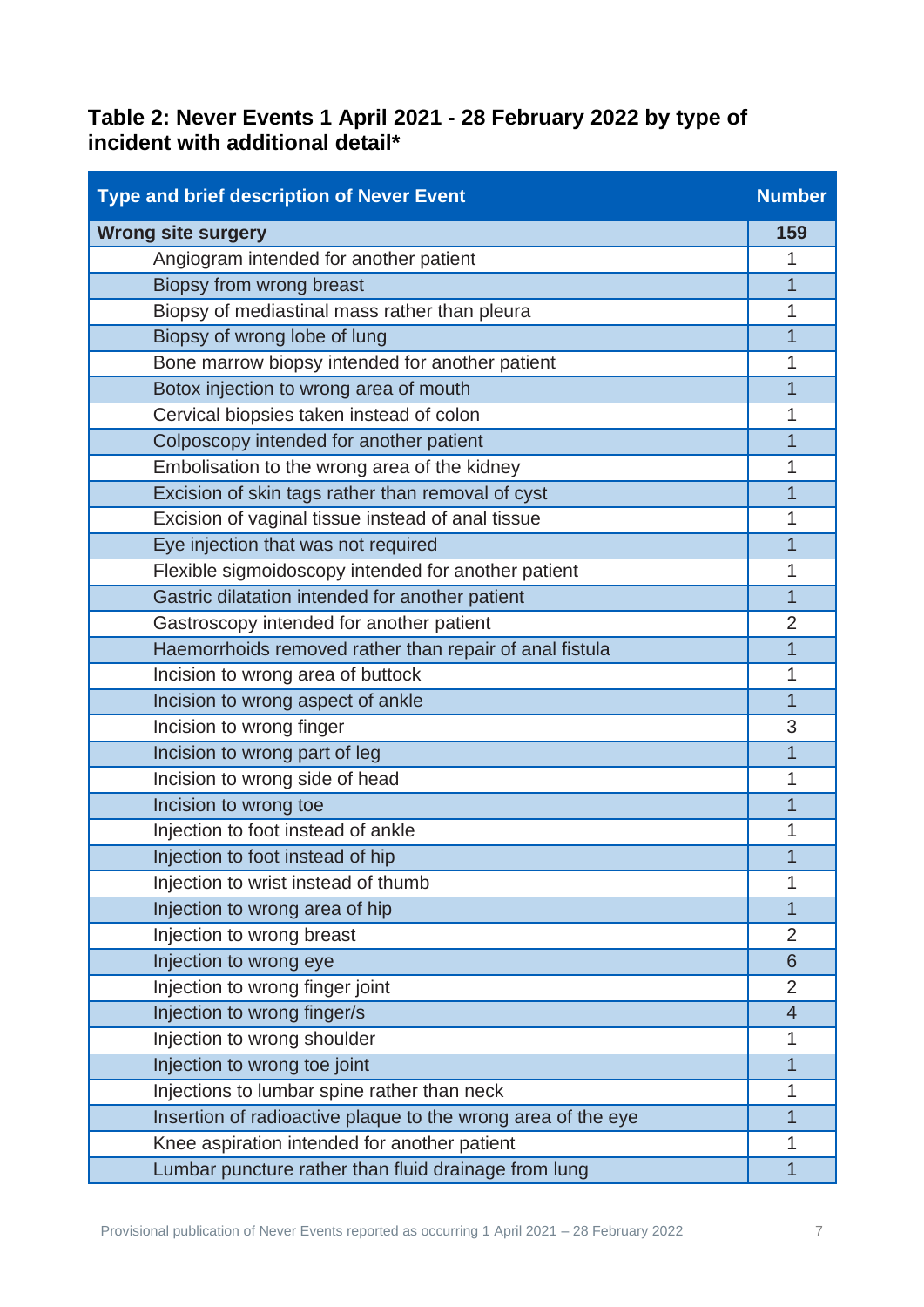| Nerve root block intended for another patient              | 1              |
|------------------------------------------------------------|----------------|
| Not described                                              | 3              |
| Position of laser eye surgery not the intended procedure   | 1              |
| Rectal drain intended for another patient                  | $\overline{1}$ |
| Release of elbow nerve rather than muscle                  | 1              |
| Removal of ovaries when surgical plan was to conserve them | $\overline{1}$ |
| Resection of wrong eye muscle during squint surgery        | 1              |
| Toe procedure intended for another patient                 | 1              |
| Unnecessary procedure                                      | $\overline{2}$ |
| Wound debridement intended for another patient             | $\overline{1}$ |
| Wrong aspect of knee                                       | 1              |
| Wrong aspect of knee biopsied                              | 1              |
| Wrong ear                                                  | 1              |
| Wrong eye                                                  | 1              |
| Wrong finger                                               | 1              |
| Wrong hand                                                 | $\overline{1}$ |
| Wrong labial cyst removed                                  | 1              |
| Wrong lung decompressed                                    | 1              |
| Wrong lymph node excision                                  | 1              |
| Wrong side angiogram                                       | $\overline{2}$ |
| Wrong side angiogram incision                              | 1              |
| Wrong side angioplasty                                     | $\overline{2}$ |
| Wrong side angioplasty incision                            | 1              |
| Wrong side burr holes                                      | 1              |
| Wrong side chest drain                                     | $\overline{2}$ |
| Wrong side hernia incision                                 | 1              |
| Wrong side lung biopsy                                     | 1              |
| Wrong side pacemaker placement                             | $\overline{1}$ |
| Wrong side spinal injection                                | 3              |
| Wrong side spinal surgery                                  | 1              |
| Wrong side stent removed                                   | 1              |
| Wrong side ureteric stent                                  | $\overline{1}$ |
| Wrong side ureteric stent removed                          | 1              |
| Wrong side ureteroscopy                                    | $\overline{2}$ |
| Wrong site block                                           | 41             |
| Wrong site botulinum injection                             | 1              |
| Wrong skin lesion biopsy                                   | 6              |
| Wrong skin lesion removed                                  | 16             |
| Wrong thyroid lobe removed                                 | 1              |
| Wrong type of stoma - stomach rather than colon            | $\overline{2}$ |
| Retained foreign object post procedure                     | 90             |
| Bolt from surgical forceps                                 | $\overline{1}$ |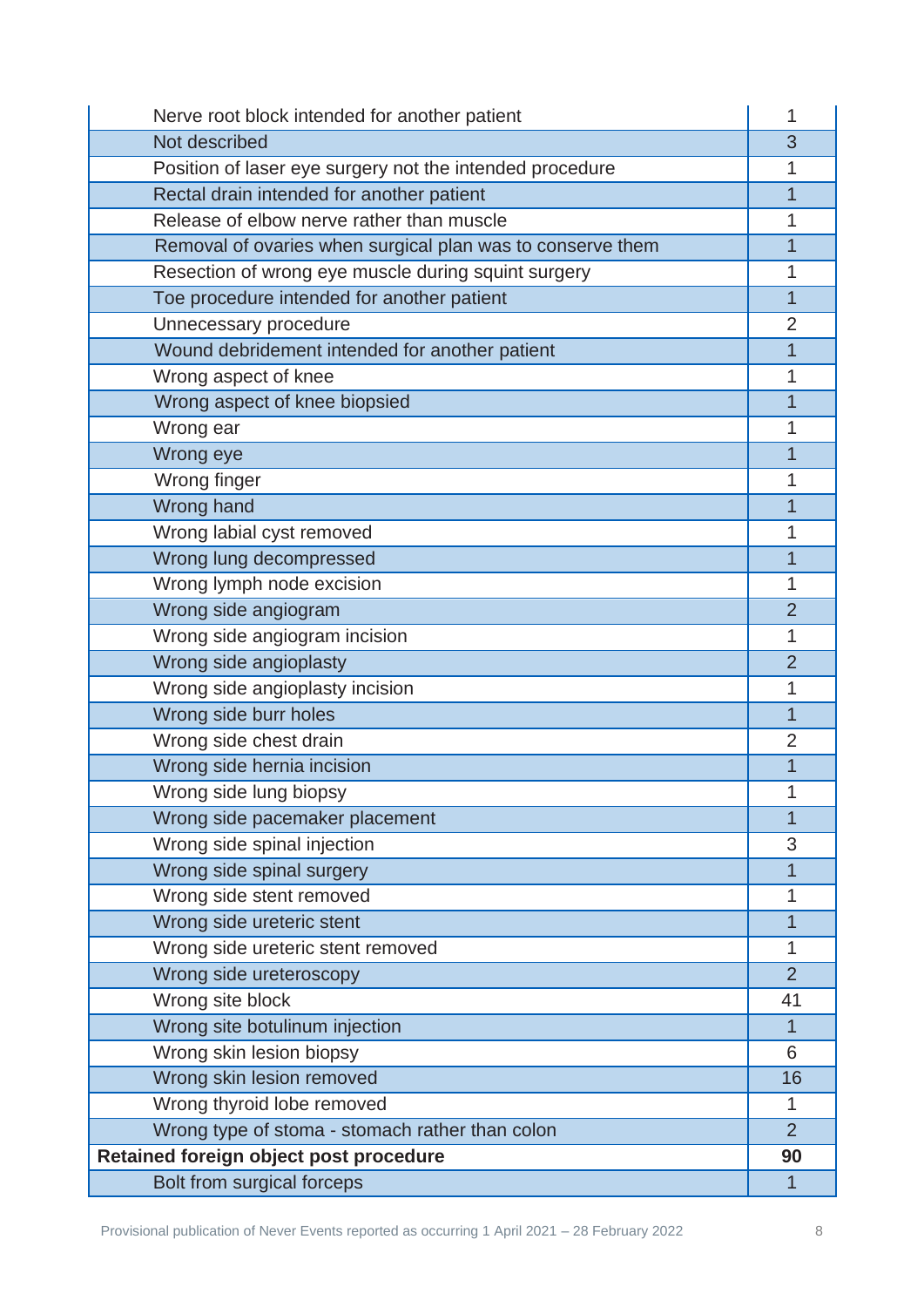| Catheter used as part of a surgical procedure                                                 | 1              |
|-----------------------------------------------------------------------------------------------|----------------|
| Dental mouth prop                                                                             | $\overline{1}$ |
| <b>Dilatation balloon sheath</b>                                                              | 1              |
| Guide wire - central line                                                                     | 5              |
| Guide wire - chest drain                                                                      | $\overline{2}$ |
| Guide wire - femoral line                                                                     | 1              |
| Guide wire - PICC line                                                                        | $\overline{2}$ |
| Guide wire - supra pubic catheter                                                             | $\overline{1}$ |
| Guide wire - vascath                                                                          | 3              |
| <b>K</b> wire                                                                                 | $\overline{1}$ |
| Laparoscopic specimen bag                                                                     | 2              |
| Ophthalmic port                                                                               | 1              |
| Ophthalmic trocar                                                                             | 1              |
| Part of a drill bit not identified as missing at the time of the procedure                    | 3              |
| Part of a guide wire - PICC line                                                              | 1              |
| Part of a k wire                                                                              | 1              |
| Part of a pair of wire cutters                                                                | 1              |
| Part of a suture anchor introducer                                                            | 1              |
| Part of an intra uterine contraceptive device introducer                                      | 1              |
| Part of uterine manipulator                                                                   | 1              |
| Raney cranial clip                                                                            | 1              |
| <b>Scalpel blade</b>                                                                          | 1              |
| Screw from spinal instrumentation not identified as missing at the time<br>of the procedure   | 1              |
| Small piece of metal from knee instrumentation not identified at the<br>time of the procedure | 1              |
| Surgical swab                                                                                 | 19             |
| <b>Throat pack</b>                                                                            | 1              |
| Trial shoulder prosthesis                                                                     | 1              |
| <b>Unknown</b>                                                                                | $\overline{1}$ |
| Vaginal swab                                                                                  | 31             |
| Valve from breast prosthesis                                                                  | 1              |
| <b>Wrong implant/prosthesis</b>                                                               | 46             |
| Aortic valve                                                                                  | $\overline{1}$ |
| <b>Breast implant</b>                                                                         | 1              |
| Hip                                                                                           | 12             |
| Intra uterine contraceptive device                                                            | $\overline{2}$ |
| <b>Knee</b>                                                                                   | 11             |
| Lens                                                                                          | 9              |
| Mandibular plate                                                                              | $\overline{1}$ |
| Shoulder                                                                                      | 1              |
| Vascular access device                                                                        | $\overline{2}$ |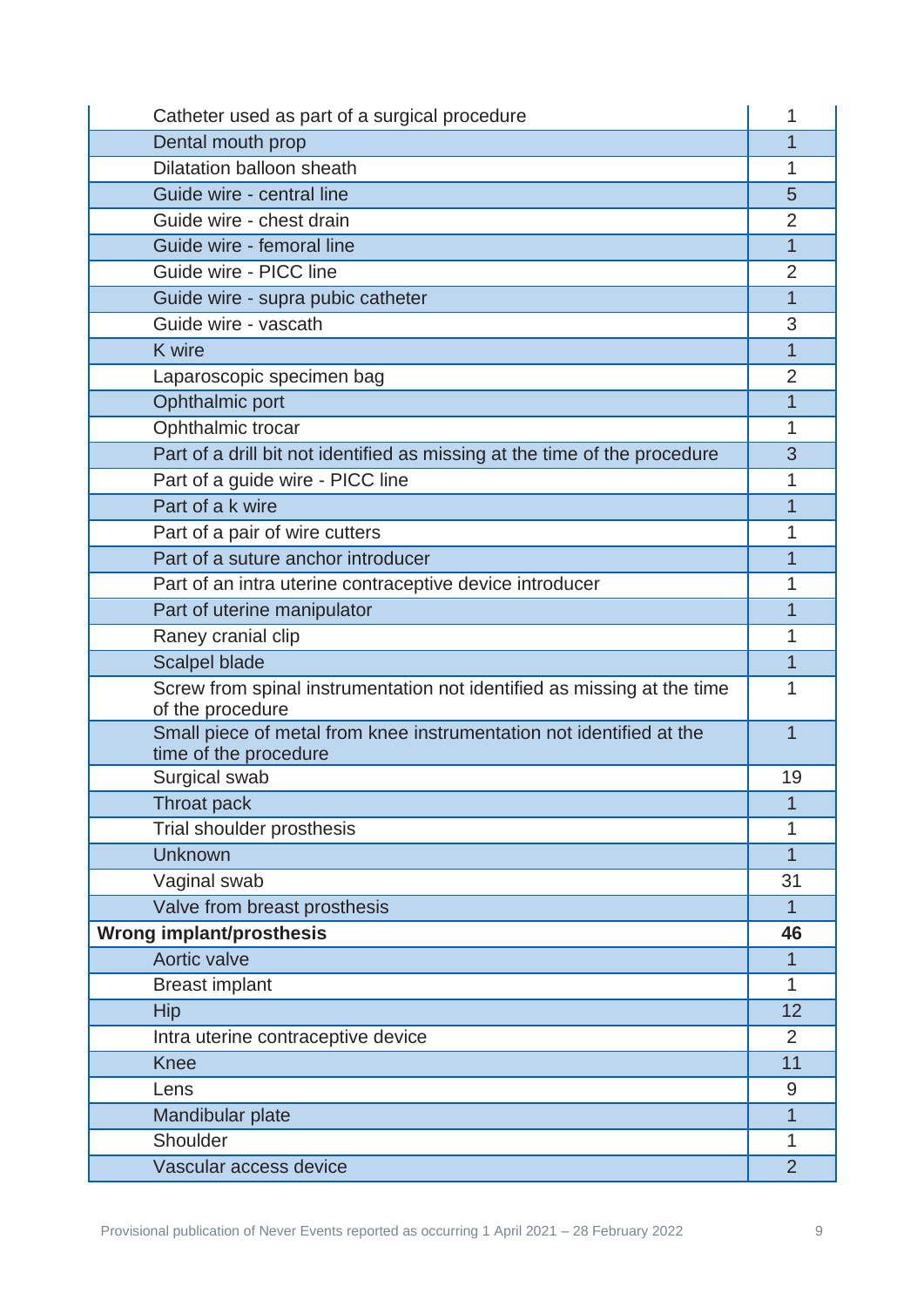| Wrong locking bolts for femoral nail                                             | 1                       |
|----------------------------------------------------------------------------------|-------------------------|
| Wrong side plate                                                                 | $\overline{1}$          |
| Wrong side radial plate                                                          | 1                       |
| Wrong side wrist plate                                                           | $\overline{2}$          |
| Wrong type of ureteric stent                                                     | 1                       |
| Misplaced naso or oro gastric tubes and feed administered                        | 29                      |
| Apparently misleading pH test result                                             | $\overline{4}$          |
| Placement checks not described or not clearly described                          | 12                      |
| X-ray misinterpretation: no indication 'four criteria' used                      | 13                      |
| Administration of medication by the wrong route                                  | 19                      |
| Oral medication given intravenously                                              | 16                      |
| Oral medication given subcutaneously                                             | 3                       |
| Unintentional connection of a patient requiring oxygen to an air<br>flowmeter    | 13                      |
| Patient connected to air instead of oxygen                                       | 13                      |
| Overdose of insulin due to abbreviations or incorrect device                     | 9                       |
| Insulin withdrawn from an insulin pen                                            | $\overline{1}$          |
| Wrong syringe                                                                    | 8                       |
| Transfusion or transplantation of ABO incompatible blood components<br>or organs | $6\phantom{1}6$         |
| Wrong blood transfused                                                           | 6                       |
| <b>Falls from poorly restricted windows</b>                                      | $\overline{\mathbf{3}}$ |
| Window restrictor failed                                                         | 3                       |
| Mis selection of high strength midazolam during conscious sedation               | $\overline{2}$          |
| Wrong strength midazolam selected and administered                               | $\overline{2}$          |
| Overdose of methotrexate for non-cancer treatment                                | $\overline{2}$          |
| Methotrexate overdose prescribed and administered                                | $\overline{2}$          |
| Mis selection of a strong potassium solution                                     | $\overline{1}$          |
| Potassium selected inadvertently                                                 | 1                       |
| <b>Grand Total</b>                                                               | 379                     |

Note: As described above, a further 28 Serious Incidents did not appear to meet the definition of a Never Event and the relevant organisations have been asked to review accordingly.

\*Numbers are subject to change as local investigations are completed.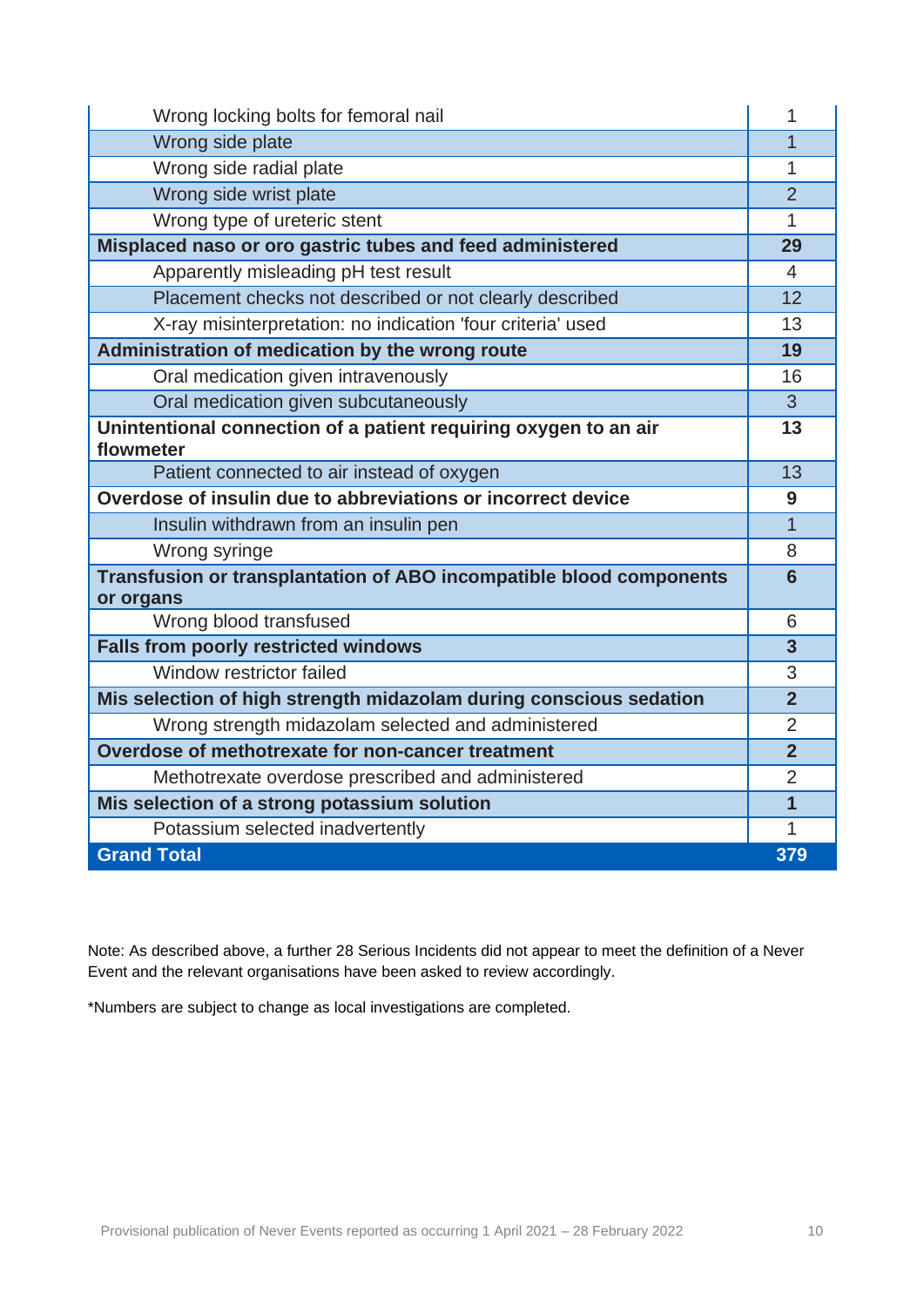|                                                                                  | medication<br>by the wrong route<br>৳<br>Administration | poorly restricted<br>Falls from<br>windows | Mis selection of a strong<br>potassium solution | strength<br>midazolam during conscious<br><b>Mis selection of high</b><br>sedation | gastric<br>feed administered<br>Misplaced naso or oro<br>tubes and | of insulin due to<br>abbreviations or incorrect<br><b>Overdose</b><br>device | for<br>methotrexate<br>non-cancer treatment<br>$\overline{\sigma}$<br>Overdose | Retained foreign object post<br>procedure | Transfusion or transplantation<br>of ABO incompatible blood<br>components or organs | an<br>$\boldsymbol{\omega}$<br>৳<br>oxygen to<br><b>Unintentional connection</b><br>patient requiring<br>air flowmeter | Wrong implant / prosthesis | Surgery<br>site<br>Wrong: | Total          |
|----------------------------------------------------------------------------------|---------------------------------------------------------|--------------------------------------------|-------------------------------------------------|------------------------------------------------------------------------------------|--------------------------------------------------------------------|------------------------------------------------------------------------------|--------------------------------------------------------------------------------|-------------------------------------------|-------------------------------------------------------------------------------------|------------------------------------------------------------------------------------------------------------------------|----------------------------|---------------------------|----------------|
| Ashford and St Peter's Hospitals NHS<br><b>Foundation Trust</b>                  |                                                         |                                            |                                                 |                                                                                    |                                                                    |                                                                              |                                                                                |                                           |                                                                                     |                                                                                                                        | 1                          |                           | 1              |
| Barking, Havering and Redbridge<br><b>University Hospitals NHS Trust</b>         |                                                         |                                            |                                                 |                                                                                    |                                                                    |                                                                              |                                                                                | 1                                         |                                                                                     |                                                                                                                        |                            | 1                         | $\overline{2}$ |
| <b>Barts Health NHS Trust</b>                                                    |                                                         |                                            |                                                 |                                                                                    | 1                                                                  |                                                                              |                                                                                | 1                                         |                                                                                     |                                                                                                                        |                            |                           | $\overline{2}$ |
| <b>Basildon and Thurrock University</b><br><b>Hospitals NHS Foundation Trust</b> |                                                         |                                            |                                                 |                                                                                    |                                                                    |                                                                              |                                                                                |                                           |                                                                                     |                                                                                                                        |                            | 1                         | 1              |
| Birmingham Women's and Children's<br><b>Hospital NHS Foundation Trust</b>        |                                                         |                                            |                                                 |                                                                                    |                                                                    | 1                                                                            |                                                                                |                                           |                                                                                     |                                                                                                                        |                            | 1                         | 3              |
| <b>Blackpool Teaching Hospitals NHS</b><br><b>Foundation Trust</b>               |                                                         |                                            |                                                 |                                                                                    | 1                                                                  |                                                                              |                                                                                | 1                                         |                                                                                     |                                                                                                                        |                            | 3                         | 5              |
| <b>BMI Hospitals/Circle Health reported</b><br>by NHS Herts Valleys CCG          |                                                         |                                            |                                                 |                                                                                    |                                                                    |                                                                              |                                                                                |                                           |                                                                                     |                                                                                                                        | 1                          |                           | 1              |

### **Table 3: Never Events 1 April 2021 - 28 February 2022 by healthcare provider\***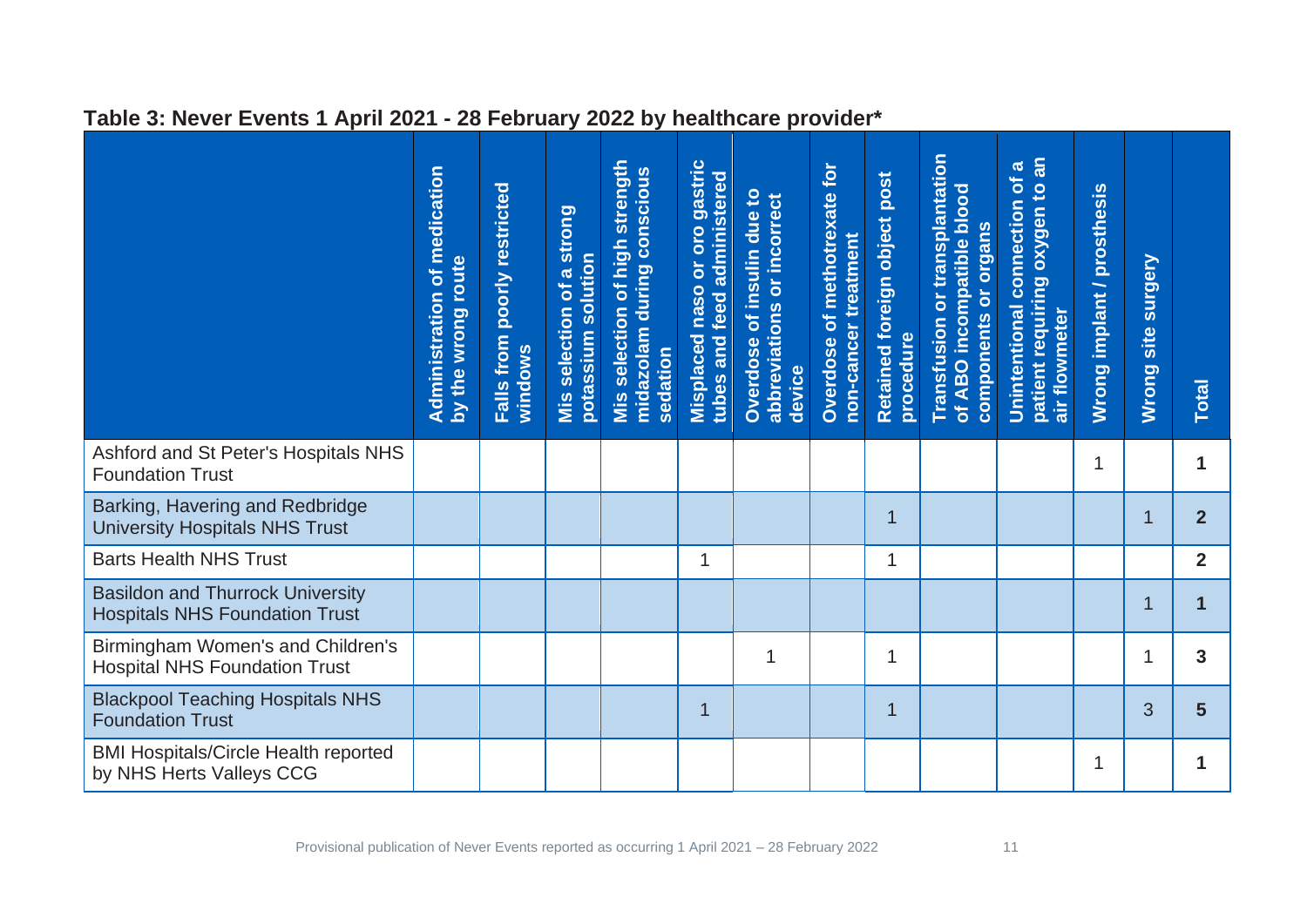|                                                                                                                   | medication<br>by the wrong route<br>$\overline{\sigma}$<br>Administration | Falls from poorly restricted<br>windows | a strong<br>potassium solution<br>Mis selection of | of high strength<br>midazolam during conscious<br><b>Mis selection</b><br>sedation | Misplaced naso or oro gastric<br>tubes and feed administered | Overdose of insulin due to<br>abbreviations or incorrect<br>device | Overdose of methotrexate for<br>non-cancer treatment | Retained foreign object post<br>procedure | Transfusion or transplantation<br>of ABO incompatible blood<br>components or organs | patient requiring oxygen to an<br>$\boldsymbol{\omega}$<br>$\overline{\sigma}$<br>Unintentional connection<br>air flowmeter | Wrong implant / prosthesis | Wrong site surgery | <b>Total</b>   |
|-------------------------------------------------------------------------------------------------------------------|---------------------------------------------------------------------------|-----------------------------------------|----------------------------------------------------|------------------------------------------------------------------------------------|--------------------------------------------------------------|--------------------------------------------------------------------|------------------------------------------------------|-------------------------------------------|-------------------------------------------------------------------------------------|-----------------------------------------------------------------------------------------------------------------------------|----------------------------|--------------------|----------------|
| <b>BMI Ridgeway Hospital reported by</b><br>NHS Bath and North East Somerset,<br><b>Swindon and Wiltshire CCG</b> |                                                                           |                                         |                                                    |                                                                                    |                                                              |                                                                    |                                                      | 1                                         |                                                                                     |                                                                                                                             |                            | 1                  | 2 <sup>2</sup> |
| <b>BMI The Huddersfield Hospital</b><br>reported by NHS Greater<br><b>Huddersfield CCG</b>                        |                                                                           |                                         |                                                    |                                                                                    |                                                              |                                                                    |                                                      |                                           |                                                                                     |                                                                                                                             |                            | 1                  | 1              |
| <b>BMI The Meriden Hospital reported</b><br>by NHS Coventry and Rugby CCG                                         |                                                                           |                                         |                                                    |                                                                                    |                                                              |                                                                    |                                                      |                                           |                                                                                     |                                                                                                                             |                            | $\overline{1}$     | $\overline{1}$ |
| <b>Bolton NHS Foundation Trust</b>                                                                                |                                                                           |                                         |                                                    |                                                                                    |                                                              |                                                                    |                                                      |                                           |                                                                                     |                                                                                                                             |                            | 1                  | 1              |
| <b>Bradford Teaching Hospitals NHS</b><br><b>Foundation Trust</b>                                                 |                                                                           |                                         |                                                    |                                                                                    |                                                              |                                                                    |                                                      |                                           | 1                                                                                   |                                                                                                                             |                            | 1                  | $\overline{2}$ |
| <b>Brighton and Sussex University</b><br><b>Hospitals NHS Trust</b>                                               |                                                                           |                                         |                                                    |                                                                                    |                                                              |                                                                    |                                                      |                                           |                                                                                     |                                                                                                                             | 1                          |                    | $\overline{2}$ |
| <b>Buckinghamshire Healthcare NHS</b><br><b>Trust</b>                                                             |                                                                           |                                         |                                                    |                                                                                    |                                                              |                                                                    |                                                      | 1                                         |                                                                                     | 1                                                                                                                           | $\mathbf 1$                |                    | $\mathbf{3}$   |
| Provisional publication of Never Events reported as occurring 1 April 2021 - 28 February 2022                     |                                                                           |                                         |                                                    |                                                                                    |                                                              |                                                                    |                                                      |                                           |                                                                                     | 12                                                                                                                          |                            |                    |                |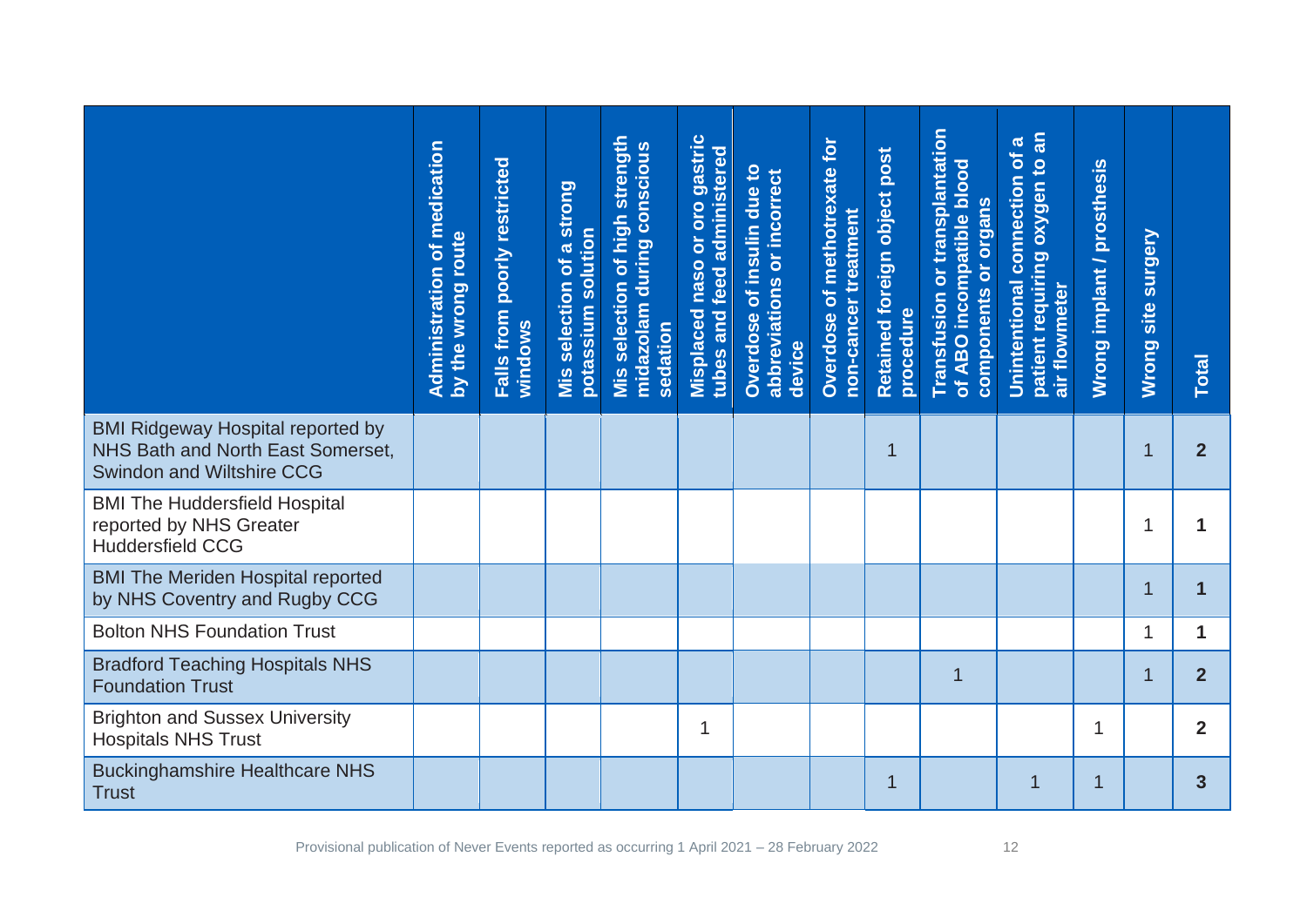|                                                                                               | medication<br>by the wrong route<br>$\overline{\sigma}$<br>Administration | poorly restricted<br>Falls from<br>windows | Mis selection of a strong<br>potassium solution | strength<br>Mis selection of high strength<br>midazolam during conscious<br><b>Mis selection</b><br>sedation | Misplaced naso or oro gastric<br>tubes and feed administered | Overdose of insulin due to<br>abbreviations or incorrect<br>device | Overdose of methotrexate for<br>non-cancer treatment | Retained foreign object post<br>procedure | Transfusion or transplantation<br>of ABO incompatible blood<br>components or organs | patient requiring oxygen to an<br>$\pmb{\varpi}$<br>$\delta$<br>Unintentional connection<br>air flowmeter | Wrong implant / prosthesis | site surgery<br><b>Wrong</b> | <b>Total</b>            |
|-----------------------------------------------------------------------------------------------|---------------------------------------------------------------------------|--------------------------------------------|-------------------------------------------------|--------------------------------------------------------------------------------------------------------------|--------------------------------------------------------------|--------------------------------------------------------------------|------------------------------------------------------|-------------------------------------------|-------------------------------------------------------------------------------------|-----------------------------------------------------------------------------------------------------------|----------------------------|------------------------------|-------------------------|
| Calderdale and Huddersfield NHS<br><b>Foundation Trust</b>                                    |                                                                           |                                            |                                                 |                                                                                                              |                                                              |                                                                    |                                                      |                                           |                                                                                     |                                                                                                           |                            | 1                            | $\mathbf{1}$            |
| <b>Cambridge University Hospitals NHS</b><br><b>Foundation Trust</b>                          |                                                                           |                                            |                                                 |                                                                                                              |                                                              |                                                                    |                                                      |                                           |                                                                                     |                                                                                                           | $\mathbf{1}$               | 3                            | $\overline{\mathbf{4}}$ |
| <b>Central and North West London</b><br>Mental Health NHS Foundation Trust                    |                                                                           |                                            |                                                 |                                                                                                              |                                                              |                                                                    |                                                      |                                           |                                                                                     |                                                                                                           | 1                          |                              | 1                       |
| <b>Chelsea and Westminster Hospital</b><br><b>NHS Foundation Trust</b>                        |                                                                           |                                            |                                                 |                                                                                                              |                                                              |                                                                    |                                                      |                                           |                                                                                     |                                                                                                           | $\mathbf 1$                | 1                            | 2 <sup>2</sup>          |
| Circle Hospital Reading reported via<br><b>NHS Berkshire West CCG</b>                         |                                                                           |                                            |                                                 |                                                                                                              |                                                              |                                                                    |                                                      |                                           |                                                                                     |                                                                                                           | 1                          | 1                            | $\overline{2}$          |
| <b>Countess Of Chester Hospital NHS</b><br><b>Foundation Trust</b>                            |                                                                           |                                            |                                                 |                                                                                                              |                                                              |                                                                    |                                                      | $\overline{1}$                            |                                                                                     |                                                                                                           | $\overline{1}$             | 1                            | $\overline{3}$          |
| County Durham and Darlington NHS<br><b>Foundation Trust</b>                                   |                                                                           |                                            |                                                 |                                                                                                              |                                                              |                                                                    |                                                      | 1                                         |                                                                                     |                                                                                                           |                            | 1                            | $\overline{2}$          |
| Provisional publication of Never Events reported as occurring 1 April 2021 - 28 February 2022 |                                                                           |                                            |                                                 |                                                                                                              |                                                              |                                                                    |                                                      |                                           |                                                                                     | 13                                                                                                        |                            |                              |                         |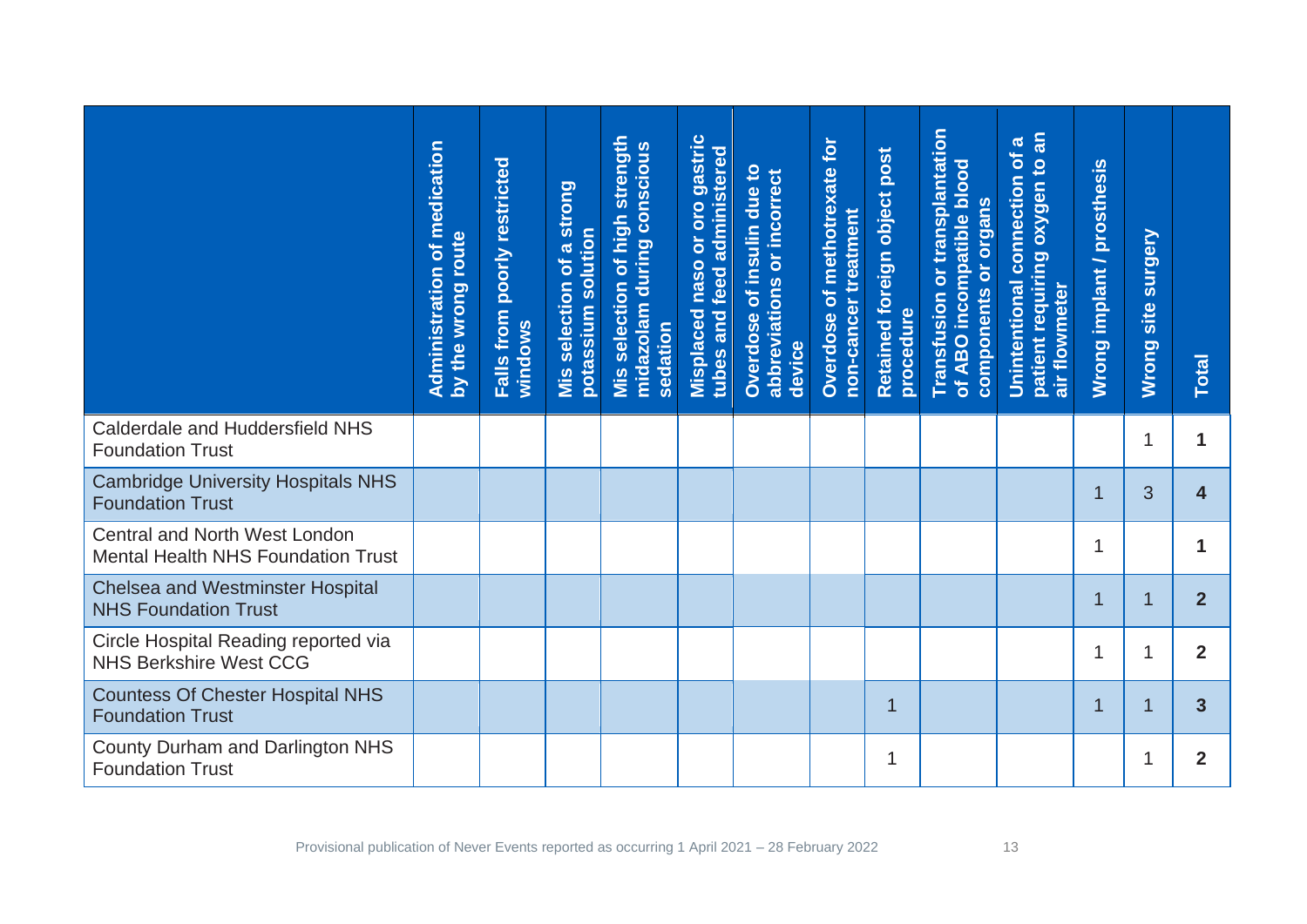|                                                                                               | medication<br>by the wrong route<br>$\overline{\sigma}$<br>Administration | poorly restricted<br>Falls from<br>windows | Mis selection of a strong<br>potassium solution | strength<br>midazolam during conscious<br>of high<br>selection<br>sedation<br>Mis | Misplaced naso or oro gastric<br>tubes and feed administered | Overdose of insulin due to<br>abbreviations or incorrect<br>device | Overdose of methotrexate for<br>non-cancer treatment | Retained foreign object post<br>procedure | Transfusion or transplantation<br>of ABO incompatible blood<br>components or organs | patient requiring oxygen to an<br>$\boldsymbol{\omega}$<br>৳<br>Unintentional connection<br>air flowmeter | Wrong implant / prosthesis | site surgery<br><b>Wrong</b> | <b>Total</b>         |
|-----------------------------------------------------------------------------------------------|---------------------------------------------------------------------------|--------------------------------------------|-------------------------------------------------|-----------------------------------------------------------------------------------|--------------------------------------------------------------|--------------------------------------------------------------------|------------------------------------------------------|-------------------------------------------|-------------------------------------------------------------------------------------|-----------------------------------------------------------------------------------------------------------|----------------------------|------------------------------|----------------------|
| <b>Croydon Health Services NHS Trust</b>                                                      |                                                                           |                                            |                                                 |                                                                                   |                                                              |                                                                    |                                                      | $\mathbf{1}$                              |                                                                                     |                                                                                                           |                            | $\mathbf 1$                  | 2 <sup>2</sup>       |
| Dartford and Gravesham NHS Trust                                                              | $\mathbf 1$                                                               |                                            |                                                 |                                                                                   |                                                              |                                                                    |                                                      |                                           |                                                                                     |                                                                                                           |                            | 1                            | $\overline{2}$       |
| <b>Derbyshire Community Health</b><br><b>Services NHS Foundation Trust</b>                    |                                                                           |                                            |                                                 |                                                                                   |                                                              |                                                                    |                                                      | $\mathbf 1$                               |                                                                                     |                                                                                                           |                            |                              | $\mathbf{1}$         |
| Doncaster and Bassetlaw Teaching<br><b>Hospitals NHS Foundation Trust</b>                     |                                                                           |                                            |                                                 |                                                                                   |                                                              |                                                                    |                                                      | 1                                         |                                                                                     |                                                                                                           |                            |                              | 1                    |
| <b>Dorset County Hospital NHS</b><br><b>Foundation Trust</b>                                  |                                                                           |                                            |                                                 |                                                                                   |                                                              | $\mathbf 1$                                                        |                                                      |                                           |                                                                                     |                                                                                                           |                            |                              | $\blacktriangleleft$ |
| East and North Hertfordshire NHS<br><b>Trust</b>                                              |                                                                           |                                            |                                                 |                                                                                   |                                                              |                                                                    |                                                      |                                           |                                                                                     |                                                                                                           |                            | 3                            | 3                    |
| <b>East Kent Hospitals University NHS</b><br><b>Foundation Trust</b>                          |                                                                           |                                            |                                                 |                                                                                   |                                                              |                                                                    |                                                      | $\overline{2}$                            |                                                                                     |                                                                                                           |                            |                              | $\overline{2}$       |
| East Lancashire Hospitals NHS Trust                                                           |                                                                           |                                            |                                                 |                                                                                   |                                                              |                                                                    |                                                      |                                           |                                                                                     |                                                                                                           | $\mathbf{1}$               | 1                            | $\overline{2}$       |
| <b>East London NHS Foundation Trust</b>                                                       |                                                                           |                                            |                                                 |                                                                                   |                                                              |                                                                    | $\mathbf{1}$                                         |                                           |                                                                                     |                                                                                                           |                            |                              | $\mathbf{1}$         |
| Provisional publication of Never Events reported as occurring 1 April 2021 - 28 February 2022 |                                                                           |                                            |                                                 |                                                                                   |                                                              |                                                                    |                                                      |                                           |                                                                                     | 14                                                                                                        |                            |                              |                      |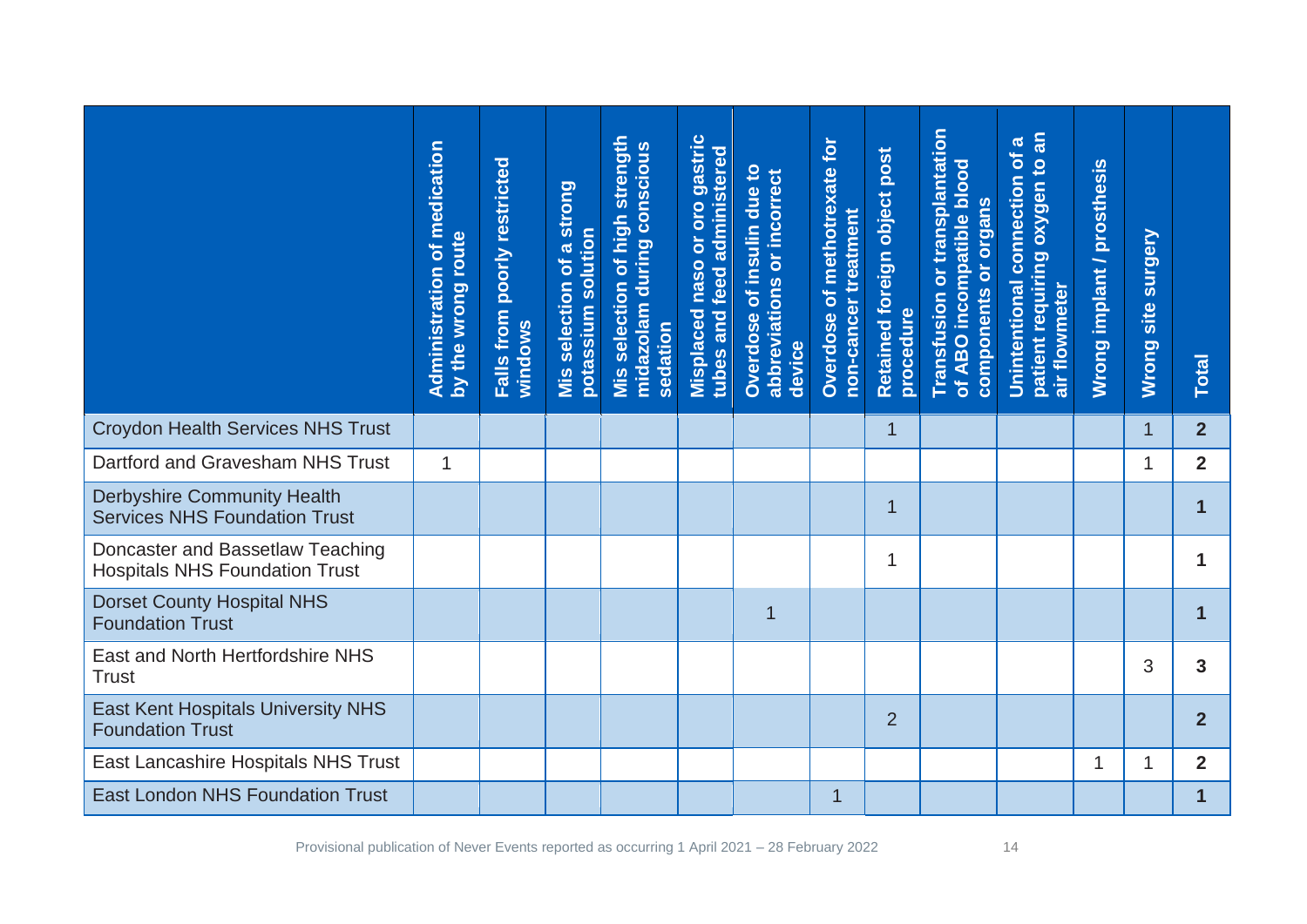|                                                                                                      | medication<br>by the wrong route<br>$\overline{\sigma}$<br>Administration | poorly restricted<br>Falls from<br>windows | Mis selection of a strong<br>potassium solution | strength<br>midazolam during conscious<br>of high<br><b>Mis selection</b><br>sedation | naso or oro gastric<br>tubes and feed administered<br>Misplaced | Overdose of insulin due to<br>abbreviations or incorrect<br>device | Overdose of methotrexate for<br>non-cancer treatment | Retained foreign object post<br>procedure | Transfusion or transplantation<br>of ABO incompatible blood<br>components or organs | patient requiring oxygen to an<br>$\boldsymbol{\sigma}$<br>$\overline{\sigma}$<br>connection<br><b>Unintentional</b><br>air flowmeter | Wrong implant / prosthesis | site surgery<br><b>Wrong</b> | <b>Total</b>   |
|------------------------------------------------------------------------------------------------------|---------------------------------------------------------------------------|--------------------------------------------|-------------------------------------------------|---------------------------------------------------------------------------------------|-----------------------------------------------------------------|--------------------------------------------------------------------|------------------------------------------------------|-------------------------------------------|-------------------------------------------------------------------------------------|---------------------------------------------------------------------------------------------------------------------------------------|----------------------------|------------------------------|----------------|
| East Suffolk and North Essex NHS<br><b>Foundation Trust</b>                                          |                                                                           |                                            |                                                 |                                                                                       | 1                                                               |                                                                    |                                                      | 1                                         |                                                                                     |                                                                                                                                       |                            | 5                            | $\overline{7}$ |
| <b>East Sussex Healthcare NHS Trust</b>                                                              | $\overline{1}$                                                            |                                            |                                                 | 1                                                                                     |                                                                 |                                                                    |                                                      | $\overline{1}$                            |                                                                                     |                                                                                                                                       |                            |                              | 3 <sup>5</sup> |
| Epsom and St Helier NHS Trust                                                                        |                                                                           |                                            |                                                 |                                                                                       | 1                                                               |                                                                    |                                                      |                                           |                                                                                     |                                                                                                                                       |                            |                              | $\mathbf 1$    |
| <b>Epsomedical, Epsom General</b><br><b>Hospital reported by NHS Surrey</b><br><b>Heartlands CCG</b> |                                                                           |                                            |                                                 |                                                                                       |                                                                 |                                                                    |                                                      | 1                                         |                                                                                     |                                                                                                                                       | 1                          |                              | $\overline{2}$ |
| <b>Frimley Health NHS Foundation Trust</b>                                                           |                                                                           |                                            |                                                 |                                                                                       |                                                                 |                                                                    |                                                      | 1                                         |                                                                                     |                                                                                                                                       |                            | $\mathbf{1}$                 | $\overline{2}$ |
| <b>Gloucestershire Hospitals NHS</b><br><b>Foundation Trust</b>                                      | $\overline{1}$                                                            |                                            |                                                 |                                                                                       | 1                                                               | $\overline{1}$                                                     |                                                      | $\overline{1}$                            |                                                                                     |                                                                                                                                       | $\overline{2}$             | 3                            | 9              |
| <b>Great Ormond Street Hospital for</b><br><b>Children NHS Foundation Trust</b>                      |                                                                           |                                            |                                                 |                                                                                       |                                                                 |                                                                    |                                                      |                                           |                                                                                     |                                                                                                                                       |                            | 1                            | 1              |
| <b>Great Western Hospitals NHS</b><br><b>Foundation Trust</b>                                        |                                                                           |                                            |                                                 |                                                                                       |                                                                 |                                                                    |                                                      | 2                                         |                                                                                     |                                                                                                                                       |                            | 1                            | $\overline{3}$ |
| Provisional publication of Never Events reported as occurring 1 April 2021 - 28 February 2022        |                                                                           |                                            |                                                 |                                                                                       |                                                                 |                                                                    |                                                      |                                           |                                                                                     | 15                                                                                                                                    |                            |                              |                |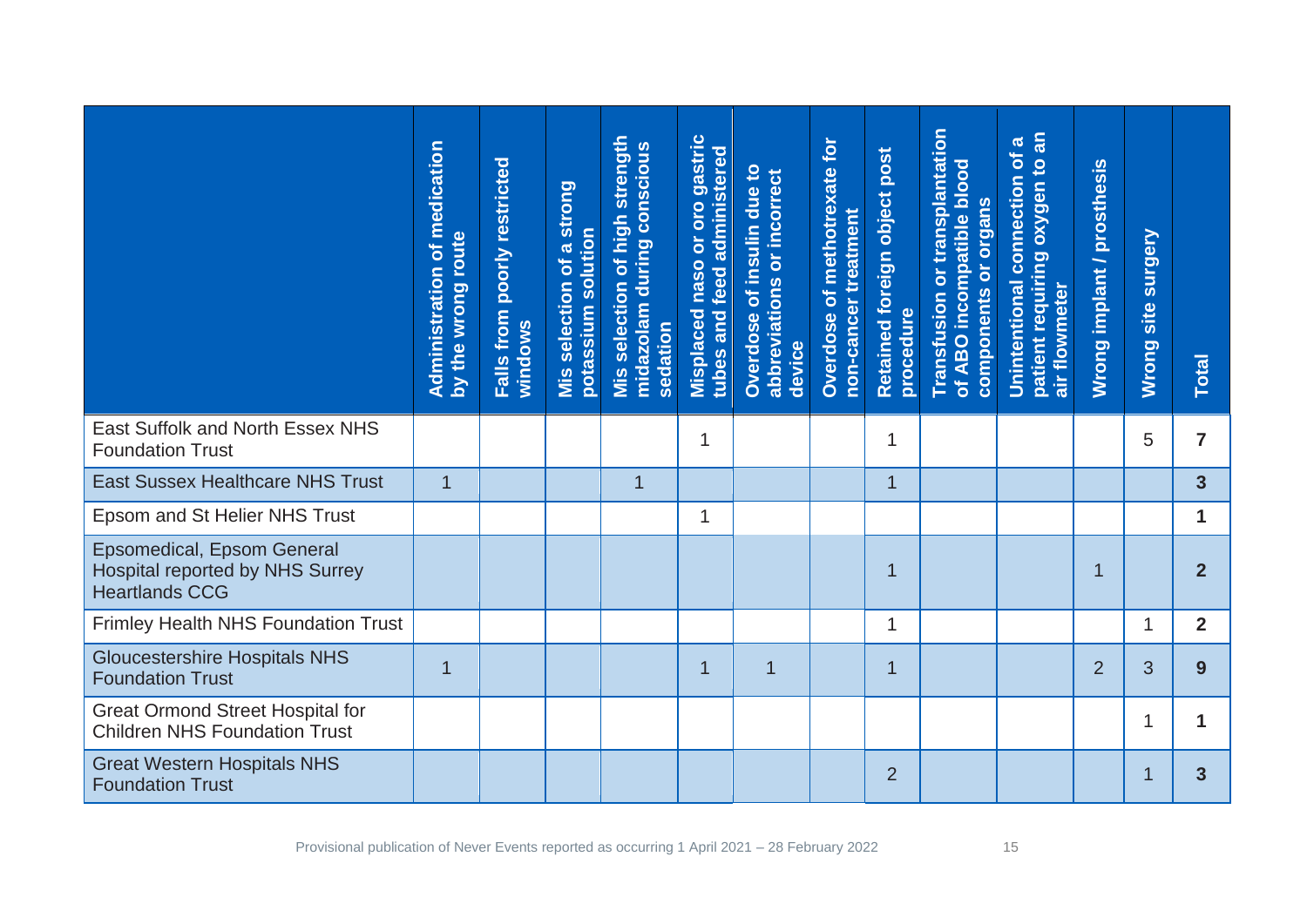|                                                                                               | of medication<br>by the wrong route<br>Administration | poorly restricted<br>Falls from<br>windows | Mis selection of a strong<br>potassium solution | strength<br>midazolam during conscious<br><b>Mis selection of high</b><br>sedation | naso or oro gastric<br><b>Misplaced naso or oro gastring</b> | Overdose of insulin due to<br>abbreviations or incorrect<br>device | Overdose of methotrexate for<br>non-cancer treatment | Retained foreign object post<br>procedure | Transfusion or transplantation<br>of ABO incompatible blood<br>components or organs | patient requiring oxygen to an<br>$\boldsymbol{\sigma}$<br>াত $\overline{a}$<br>Unintentional connection<br>air flowmeter | Wrong implant / prosthesis | site surgery<br>Wrong | <b>Total</b>            |
|-----------------------------------------------------------------------------------------------|-------------------------------------------------------|--------------------------------------------|-------------------------------------------------|------------------------------------------------------------------------------------|--------------------------------------------------------------|--------------------------------------------------------------------|------------------------------------------------------|-------------------------------------------|-------------------------------------------------------------------------------------|---------------------------------------------------------------------------------------------------------------------------|----------------------------|-----------------------|-------------------------|
| Guy's and St Thomas' NHS<br><b>Foundation Trust</b>                                           | $\mathbf 1$                                           |                                            |                                                 |                                                                                    |                                                              |                                                                    |                                                      | 1                                         |                                                                                     |                                                                                                                           | $\mathbf 1$                | 4                     | $\overline{7}$          |
| <b>Hampshire Hospitals NHS</b><br><b>Foundation Trust</b>                                     |                                                       |                                            |                                                 |                                                                                    |                                                              |                                                                    | $\mathbf 1$                                          | $\mathbf{1}$                              |                                                                                     |                                                                                                                           |                            |                       | $\overline{2}$          |
| <b>Harrogate and District NHS</b><br><b>Foundation Trust</b>                                  |                                                       |                                            |                                                 |                                                                                    |                                                              |                                                                    |                                                      | 1                                         |                                                                                     |                                                                                                                           |                            | 1                     | $\overline{2}$          |
| <b>Homerton University Hospital NHS</b><br><b>Foundation Trust</b>                            |                                                       |                                            |                                                 |                                                                                    |                                                              |                                                                    |                                                      |                                           |                                                                                     |                                                                                                                           |                            | 1                     | $\overline{\mathbf{1}}$ |
| <b>Hull University Teaching Hospitals</b><br><b>NHS Trust</b>                                 | $\mathbf{1}$                                          |                                            |                                                 |                                                                                    |                                                              |                                                                    |                                                      | $\mathbf{1}$                              |                                                                                     |                                                                                                                           | $\mathbf{1}$               | $\overline{2}$        | 5                       |
| <b>Humber Teaching NHS Foundation</b><br><b>Trust</b>                                         |                                                       |                                            |                                                 |                                                                                    |                                                              | $\overline{\mathbf{1}}$                                            |                                                      |                                           |                                                                                     |                                                                                                                           |                            |                       | 1                       |
| <b>Imperial College Healthcare NHS</b><br><b>Trust</b>                                        |                                                       |                                            |                                                 |                                                                                    |                                                              |                                                                    |                                                      | 1                                         | $\overline{2}$                                                                      |                                                                                                                           |                            | 1                     | 4                       |
| Provisional publication of Never Events reported as occurring 1 April 2021 - 28 February 2022 |                                                       |                                            |                                                 |                                                                                    |                                                              |                                                                    |                                                      |                                           |                                                                                     | 16                                                                                                                        |                            |                       |                         |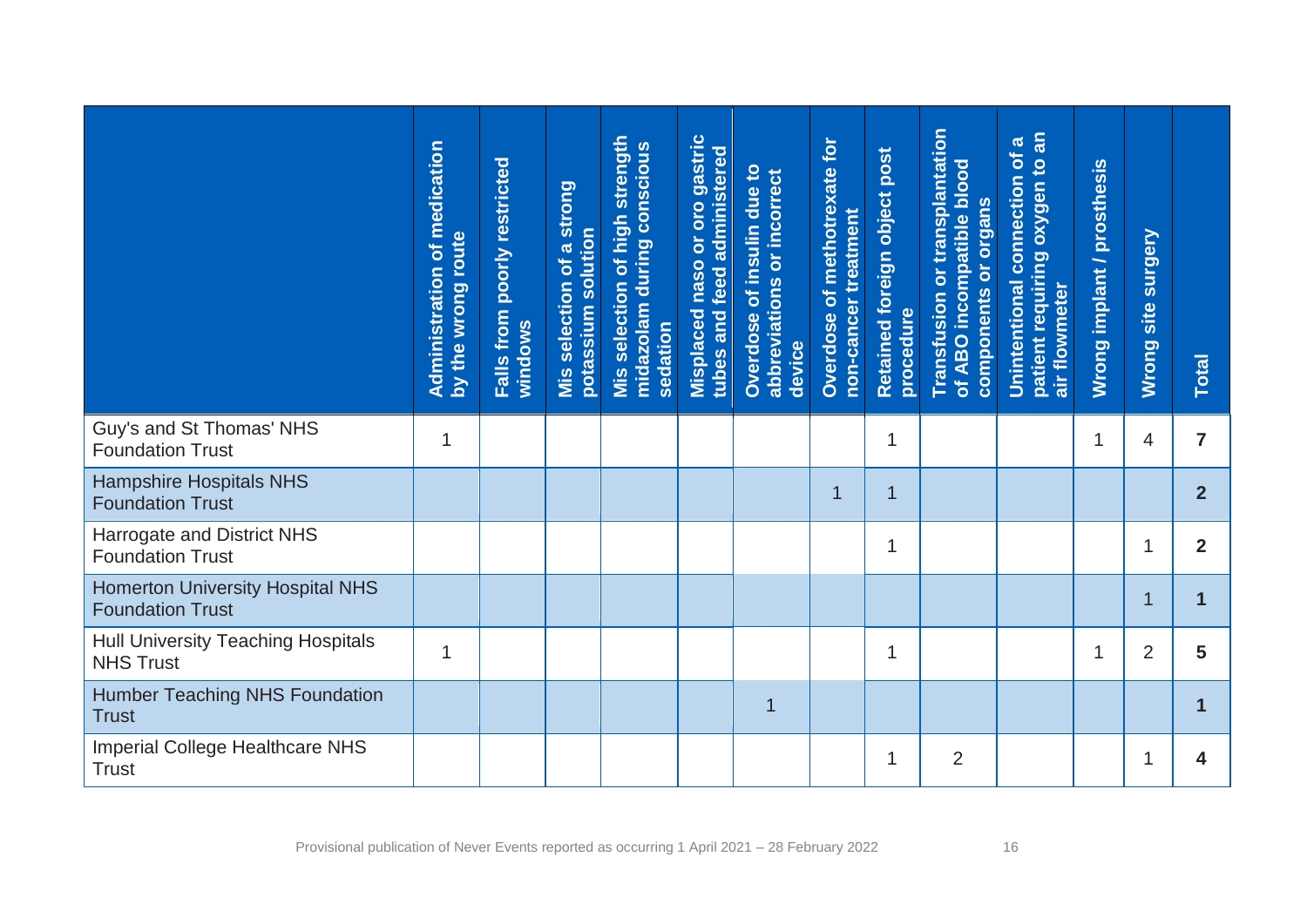|                                                                                                                   | of medication<br>by the wrong route<br>Administration | poorly restricted<br>Falls from<br>windows | Mis selection of a strong<br>potassium solution | strength<br>midazolam during conscious<br>of high<br>selection<br>sedation<br>Mis | gastric<br>tubes and feed administered<br>naso or oro<br>Misplaced | Overdose of insulin due to<br>abbreviations or incorrect<br>device | Overdose of methotrexate for<br>non-cancer treatment | Retained foreign object post<br>procedure | or transplantation<br>of ABO incompatible blood<br>components or organs<br>Transfusion | patient requiring oxygen to an<br>$\boldsymbol{\omega}$<br>৳<br>Unintentional connection<br>air flowmeter | Wrong implant / prosthesis | site surgery<br><b>Wrong</b> | <b>Total</b>            |
|-------------------------------------------------------------------------------------------------------------------|-------------------------------------------------------|--------------------------------------------|-------------------------------------------------|-----------------------------------------------------------------------------------|--------------------------------------------------------------------|--------------------------------------------------------------------|------------------------------------------------------|-------------------------------------------|----------------------------------------------------------------------------------------|-----------------------------------------------------------------------------------------------------------|----------------------------|------------------------------|-------------------------|
| <b>Kettering General Hospital NHS</b><br><b>Foundation Trust</b>                                                  | $\overline{2}$                                        |                                            |                                                 |                                                                                   |                                                                    |                                                                    |                                                      |                                           |                                                                                        |                                                                                                           |                            | $\mathbf 1$                  | 3 <sup>5</sup>          |
| KIMS Hospital, Kent reported by NHS<br>Kent and Medway CCG                                                        |                                                       |                                            |                                                 |                                                                                   |                                                                    |                                                                    |                                                      |                                           |                                                                                        |                                                                                                           | 1                          |                              | 1                       |
| King's College Hospital NHS<br><b>Foundation Trust</b>                                                            |                                                       |                                            |                                                 |                                                                                   |                                                                    |                                                                    |                                                      | $\overline{1}$                            |                                                                                        |                                                                                                           |                            | $\overline{2}$               | $\overline{\mathbf{3}}$ |
| Kingston Hospital NHS Foundation<br><b>Trust</b>                                                                  |                                                       |                                            |                                                 |                                                                                   |                                                                    |                                                                    |                                                      | 1                                         |                                                                                        |                                                                                                           |                            | 1                            | $\mathbf{3}$            |
| <b>Lancashire Teaching Hospitals NHS</b><br><b>Foundation Trust</b>                                               |                                                       |                                            |                                                 |                                                                                   |                                                                    |                                                                    |                                                      |                                           |                                                                                        |                                                                                                           | $\mathbf{1}$               | $\overline{2}$               | $\overline{3}$          |
| Leeds Teaching Hospitals NHS Trust                                                                                | $\mathbf{1}$                                          |                                            |                                                 |                                                                                   |                                                                    | 1                                                                  |                                                      | 1                                         |                                                                                        |                                                                                                           |                            | 4                            | $\overline{7}$          |
| Leicester, Leicestershire and Rutland<br>PCL (Patient Care Locally) Alliance,<br>Heatherbrook Surgery reported by |                                                       |                                            |                                                 |                                                                                   |                                                                    |                                                                    |                                                      |                                           |                                                                                        |                                                                                                           |                            | 1                            | 1                       |
| Provisional publication of Never Events reported as occurring 1 April 2021 - 28 February 2022                     |                                                       |                                            |                                                 |                                                                                   |                                                                    |                                                                    |                                                      |                                           |                                                                                        | 17                                                                                                        |                            |                              |                         |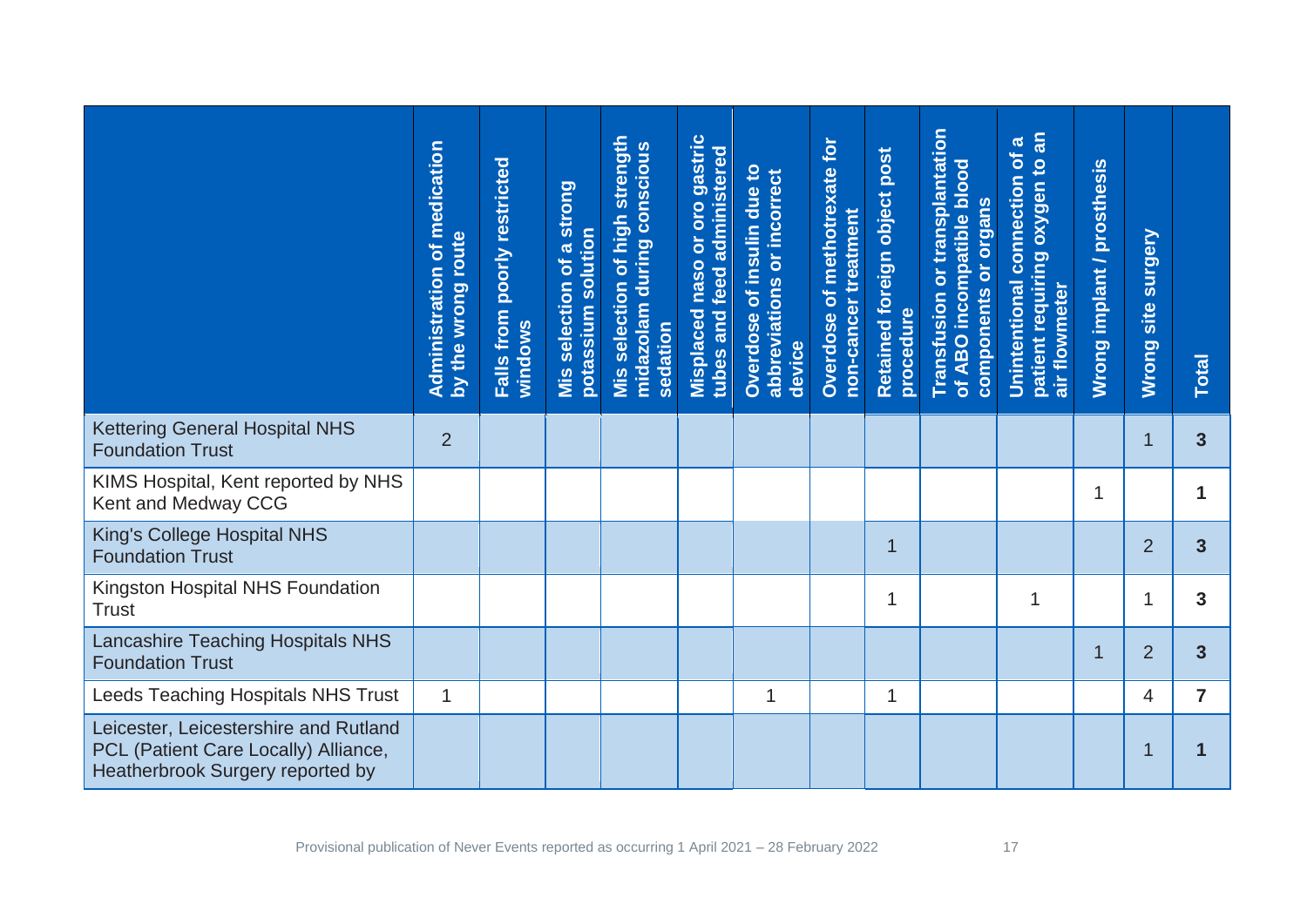|                                                                                                   | of medication<br>by the wrong route<br>Administration | poorly restricted<br>Falls from<br>windows | Mis selection of a strong<br>potassium solution | strength<br>midazolam during conscious<br><b>Mis selection of high</b><br>sedation | Misplaced naso or oro gastric<br>tubes and feed administered | Overdose of insulin due to<br>abbreviations or incorrect<br>device | Overdose of methotrexate for<br>non-cancer treatment | Retained foreign object post<br>procedure | Transfusion or transplantation<br>of ABO incompatible blood<br>components or organs | patient requiring oxygen to an<br>$\boldsymbol{\varpi}$<br>াত $\overline{a}$<br>Unintentional connection<br>air flowmeter | Wrong implant / prosthesis | site surgery<br><b>Wrong</b> | Total                   |
|---------------------------------------------------------------------------------------------------|-------------------------------------------------------|--------------------------------------------|-------------------------------------------------|------------------------------------------------------------------------------------|--------------------------------------------------------------|--------------------------------------------------------------------|------------------------------------------------------|-------------------------------------------|-------------------------------------------------------------------------------------|---------------------------------------------------------------------------------------------------------------------------|----------------------------|------------------------------|-------------------------|
| <b>NHS East Leicestershire and Rutland</b><br><b>CCG</b>                                          |                                                       |                                            |                                                 |                                                                                    |                                                              |                                                                    |                                                      |                                           |                                                                                     |                                                                                                                           |                            |                              |                         |
| Lewisham and Greenwich NHS Trust                                                                  |                                                       |                                            |                                                 |                                                                                    |                                                              |                                                                    |                                                      | 1                                         |                                                                                     |                                                                                                                           |                            | 3                            | 4                       |
| <b>Liverpool Heart and Chest NHS</b><br>Foundation Trust, reported by NHS<br><b>Liverpool CCG</b> |                                                       |                                            |                                                 |                                                                                    |                                                              |                                                                    |                                                      |                                           |                                                                                     | $\overline{1}$                                                                                                            |                            |                              | 1                       |
| <b>Liverpool University Hospitals NHS</b><br><b>Foundation Trust</b>                              |                                                       |                                            |                                                 |                                                                                    | 3                                                            |                                                                    |                                                      | $\overline{4}$                            |                                                                                     |                                                                                                                           |                            | 1                            | 8                       |
| <b>Liverpool Women's NHS Foundation</b><br><b>Trust</b>                                           |                                                       |                                            |                                                 |                                                                                    |                                                              |                                                                    |                                                      | $\overline{1}$                            |                                                                                     |                                                                                                                           |                            |                              | $\overline{\mathbf{1}}$ |
| London North West Healthcare NHS<br><b>Trust</b>                                                  | $\mathbf{1}$                                          |                                            |                                                 |                                                                                    |                                                              |                                                                    |                                                      | 3                                         |                                                                                     |                                                                                                                           |                            |                              | 4                       |
| Maidstone and Tunbridge Wells NHS<br><b>Trust</b>                                                 |                                                       |                                            |                                                 |                                                                                    | 1                                                            |                                                                    |                                                      | $\overline{2}$                            |                                                                                     |                                                                                                                           |                            | 1                            | 4                       |
| Provisional publication of Never Events reported as occurring 1 April 2021 - 28 February 2022     |                                                       |                                            |                                                 |                                                                                    |                                                              |                                                                    |                                                      |                                           |                                                                                     | 18                                                                                                                        |                            |                              |                         |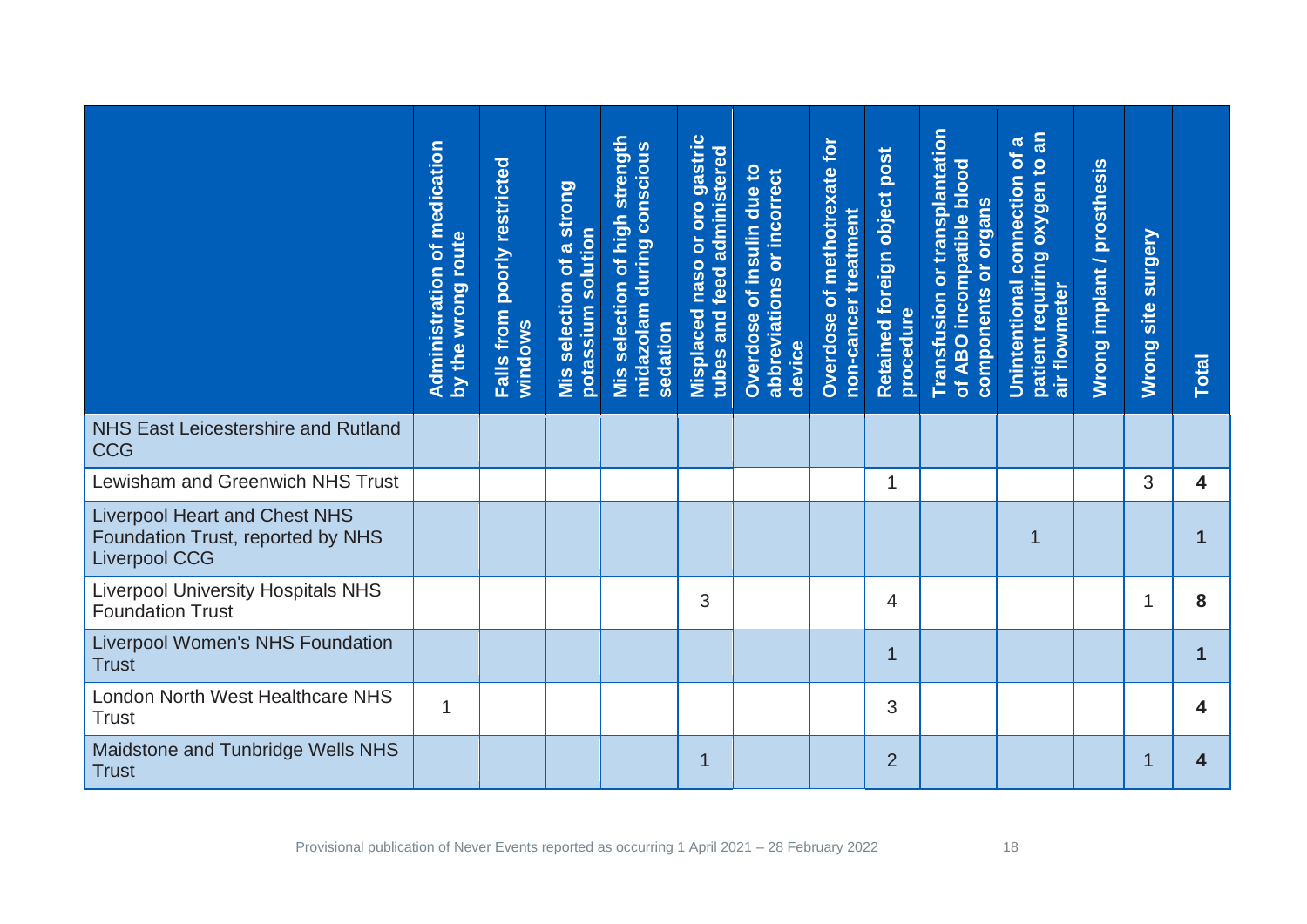|                                                                                               | of medication<br>by the wrong route<br>Administration | poorly restricted<br>Falls from<br>windows | Mis selection of a strong<br>potassium solution | strength<br>midazolam during conscious<br><b>Mis selection of high</b><br>sedation | naso or oro gastric<br>tubes and feed administered<br>Misplaced | Overdose of insulin due to<br>abbreviations or incorrect<br>device | Overdose of methotrexate for<br>non-cancer treatment | Retained foreign object post<br>procedure | Transfusion or transplantation<br>of ABO incompatible blood<br>components or organs | patient requiring oxygen to an<br>$\boldsymbol{\sigma}$<br>connection of<br><b>Unintentional</b><br>air flowmeter | Wrong implant / prosthesis | site surgery<br>Wrong | <b>Total</b>            |
|-----------------------------------------------------------------------------------------------|-------------------------------------------------------|--------------------------------------------|-------------------------------------------------|------------------------------------------------------------------------------------|-----------------------------------------------------------------|--------------------------------------------------------------------|------------------------------------------------------|-------------------------------------------|-------------------------------------------------------------------------------------|-------------------------------------------------------------------------------------------------------------------|----------------------------|-----------------------|-------------------------|
| <b>Manchester University NHS</b><br><b>Foundation Trust</b>                                   |                                                       | 1                                          |                                                 |                                                                                    | $\overline{2}$                                                  |                                                                    |                                                      | 3                                         |                                                                                     |                                                                                                                   | 1                          | 3                     | 10                      |
| Mid Cheshire Hospitals NHS<br><b>Foundation Trust</b>                                         |                                                       |                                            |                                                 |                                                                                    |                                                                 |                                                                    |                                                      |                                           |                                                                                     |                                                                                                                   | $\mathbf 1$                | $\overline{2}$        | 3 <sup>5</sup>          |
| Mid Essex Hospital Services NHS<br><b>Trust</b>                                               |                                                       |                                            |                                                 |                                                                                    |                                                                 | $\mathbf{1}$                                                       |                                                      |                                           |                                                                                     |                                                                                                                   |                            | $\overline{2}$        | $\mathbf{3}$            |
| Mid Yorkshire Hospitals NHS Trust                                                             |                                                       |                                            |                                                 |                                                                                    |                                                                 |                                                                    |                                                      | $\overline{2}$                            |                                                                                     |                                                                                                                   | $\overline{1}$             |                       | 3 <sup>5</sup>          |
| Milton Keynes University Hospital<br><b>NHS Foundation Trust</b>                              |                                                       |                                            |                                                 |                                                                                    |                                                                 |                                                                    |                                                      |                                           |                                                                                     |                                                                                                                   |                            | $\overline{2}$        | $\overline{2}$          |
| <b>Moorfields Eye Hospital NHS</b><br><b>Foundation Trust</b>                                 |                                                       |                                            |                                                 |                                                                                    |                                                                 |                                                                    |                                                      |                                           |                                                                                     |                                                                                                                   |                            | 1                     | $\overline{\mathbf{1}}$ |
| Newcastle Upon Tyne Hospitals NHS<br><b>Foundation Trust</b>                                  |                                                       |                                            |                                                 |                                                                                    |                                                                 |                                                                    |                                                      |                                           |                                                                                     |                                                                                                                   |                            | $\overline{2}$        | $\overline{2}$          |
| Provisional publication of Never Events reported as occurring 1 April 2021 - 28 February 2022 |                                                       |                                            |                                                 |                                                                                    |                                                                 |                                                                    |                                                      |                                           |                                                                                     | 19                                                                                                                |                            |                       |                         |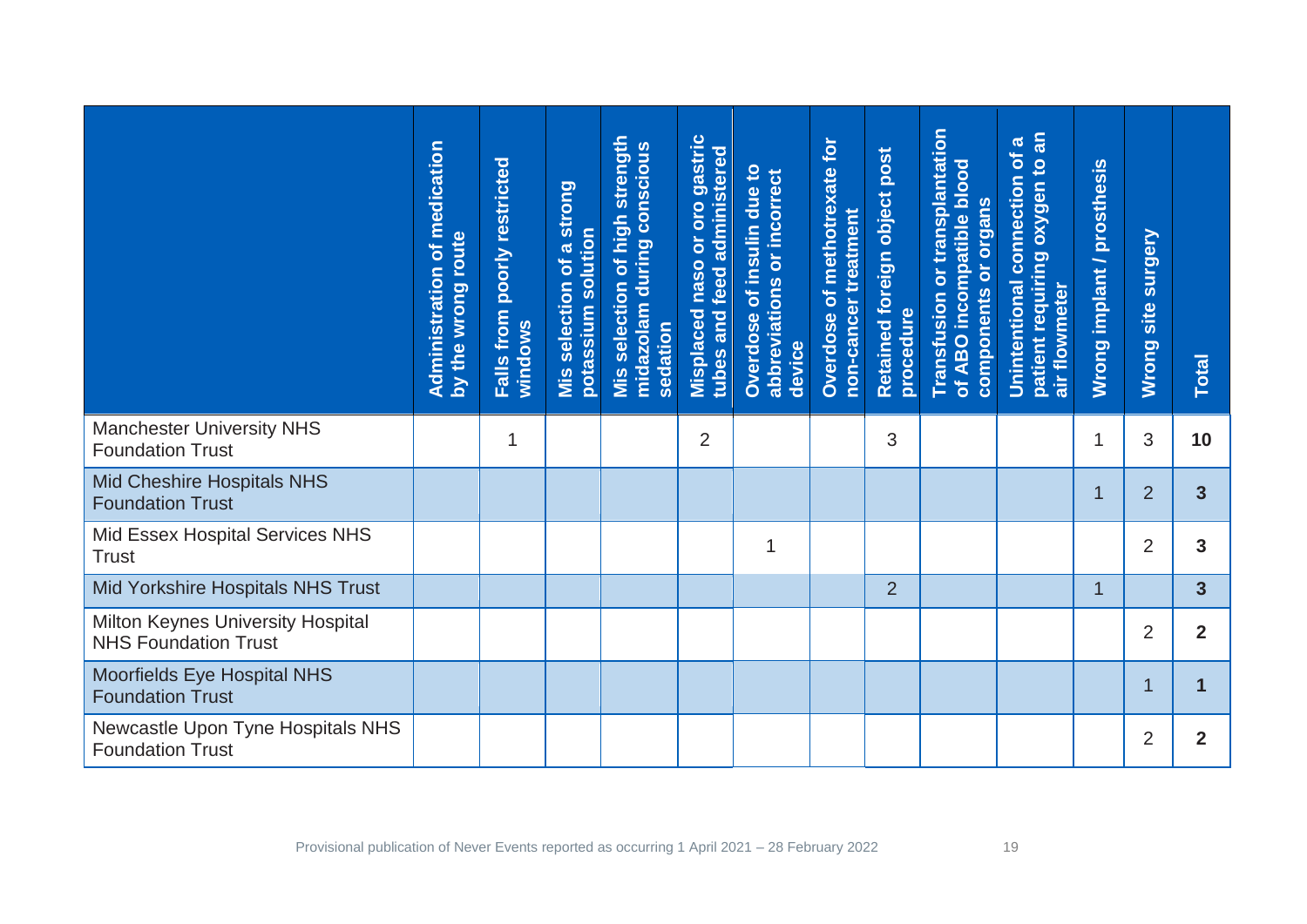|                                                                                               | of medication<br>by the wrong route<br>Administration | poorly restricted<br>Falls from<br>windows | Mis selection of a strong<br>potassium solution | strength<br>midazolam during conscious<br>Mis selection of high<br>sedation | naso or oro gastric<br>tubes and feed administered<br>Misplaced | Overdose of insulin due to<br>abbreviations or incorrect<br>device | Overdose of methotrexate for<br>non-cancer treatment | Retained foreign object post<br>procedure | Transfusion or transplantation<br>of ABO incompatible blood<br>components or organs | patient requiring oxygen to an<br>$\boldsymbol{\sigma}$<br>$\overline{\sigma}$<br>connection<br><b>Unintentional</b><br>air flowmeter | Wrong implant / prosthesis | site surgery<br><b>Wrong</b> | <b>Total</b>            |
|-----------------------------------------------------------------------------------------------|-------------------------------------------------------|--------------------------------------------|-------------------------------------------------|-----------------------------------------------------------------------------|-----------------------------------------------------------------|--------------------------------------------------------------------|------------------------------------------------------|-------------------------------------------|-------------------------------------------------------------------------------------|---------------------------------------------------------------------------------------------------------------------------------------|----------------------------|------------------------------|-------------------------|
| Norfolk and Norwich University<br><b>Hospitals NHS Foundation Trust</b>                       |                                                       |                                            |                                                 | 1                                                                           |                                                                 |                                                                    |                                                      |                                           |                                                                                     |                                                                                                                                       |                            | 1                            | 2 <sup>1</sup>          |
| <b>North Bristol NHS Trust</b>                                                                | $\mathbf{1}$                                          |                                            |                                                 |                                                                             |                                                                 |                                                                    |                                                      |                                           |                                                                                     |                                                                                                                                       |                            | $\mathbf{1}$                 | $\overline{2}$          |
| North Cumbria Integrated Care NHS<br><b>Foundation Trust</b>                                  |                                                       |                                            |                                                 |                                                                             |                                                                 |                                                                    |                                                      |                                           |                                                                                     |                                                                                                                                       | 1                          |                              | $\overline{\mathbf{1}}$ |
| North Middlesex Hospital NHS Trust                                                            |                                                       |                                            |                                                 |                                                                             |                                                                 |                                                                    |                                                      | 1                                         | 1                                                                                   | $\mathbf{1}$                                                                                                                          | $\mathbf{1}$               |                              | 4                       |
| North Tees and Hartlepool NHS<br><b>Foundation Trust</b>                                      |                                                       |                                            |                                                 |                                                                             |                                                                 |                                                                    |                                                      |                                           |                                                                                     |                                                                                                                                       |                            | $\overline{2}$               | 2 <sup>2</sup>          |
| North West Anglia NHS Foundation<br><b>Trust</b>                                              |                                                       | 1                                          |                                                 |                                                                             |                                                                 |                                                                    |                                                      | $\overline{2}$                            |                                                                                     |                                                                                                                                       |                            | $\overline{2}$               | 5                       |
| <b>Northampton General Hospital NHS</b><br><b>Trust</b>                                       |                                                       |                                            |                                                 |                                                                             |                                                                 |                                                                    |                                                      |                                           |                                                                                     |                                                                                                                                       | $\overline{2}$             |                              | 2 <sup>2</sup>          |
| <b>Northern Care Alliance NHS</b><br><b>Foundation Trust</b>                                  | $\mathbf 1$                                           |                                            |                                                 |                                                                             | 1                                                               |                                                                    |                                                      |                                           |                                                                                     |                                                                                                                                       |                            |                              | $\overline{2}$          |
| Provisional publication of Never Events reported as occurring 1 April 2021 - 28 February 2022 |                                                       |                                            |                                                 |                                                                             |                                                                 |                                                                    |                                                      |                                           |                                                                                     | 20                                                                                                                                    |                            |                              |                         |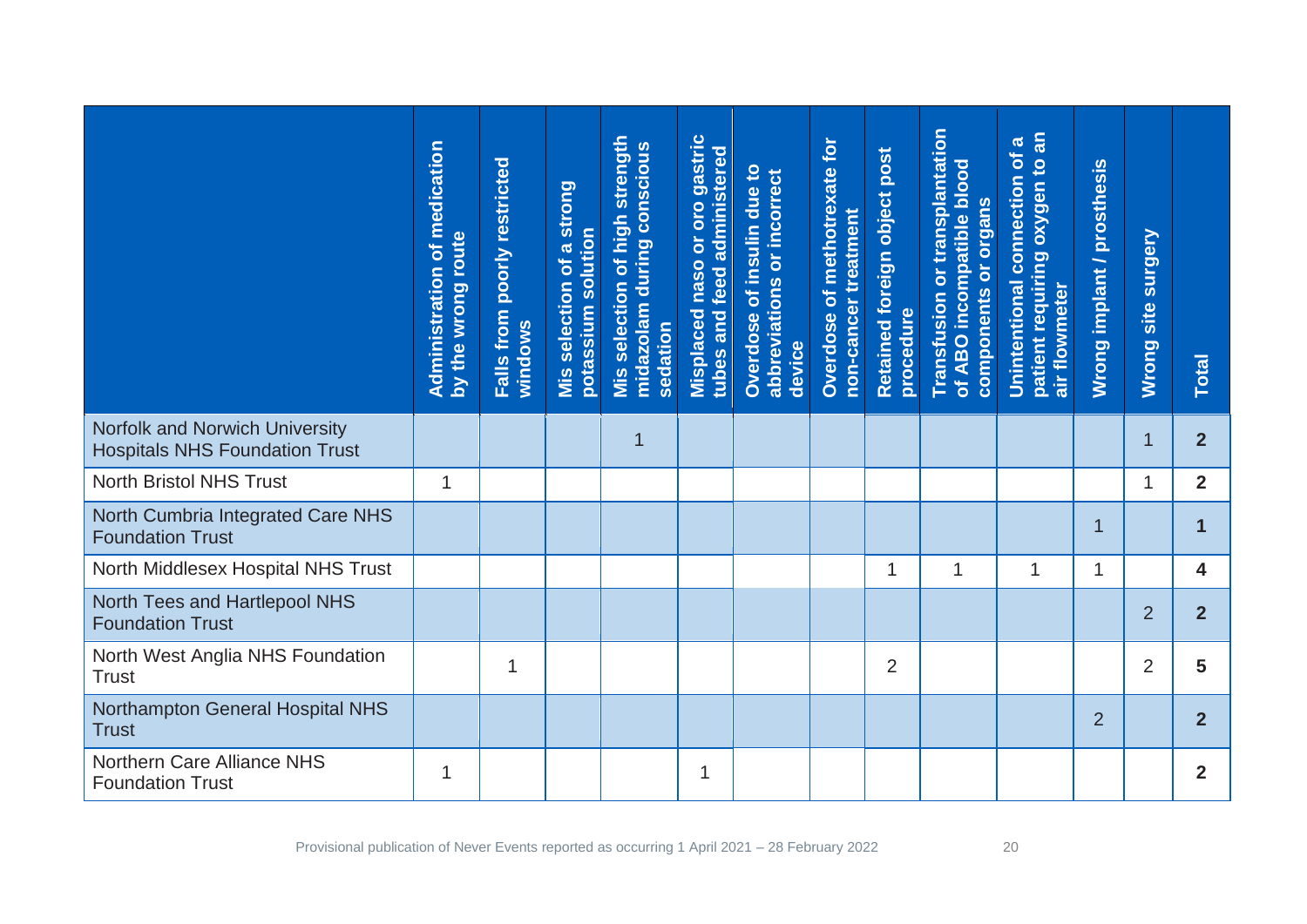|                                                                                               | of medication<br>by the wrong route<br>Administration | poorly restricted<br>Falls from<br>windows | Mis selection of a strong<br>potassium solution | strength<br>midazolam during conscious<br><b>Mis selection of high</b><br>sedation | naso or oro gastric<br>tubes and feed administered<br>Misplaced | Overdose of insulin due to<br>abbreviations or incorrect<br>device | Overdose of methotrexate for<br>non-cancer treatment | Retained foreign object post<br>procedure | Transfusion or transplantation<br>of ABO incompatible blood<br>components or organs | patient requiring oxygen to an<br>$\boldsymbol{\varpi}$<br>Unintentional connection of<br>air flowmeter | Wrong implant / prosthesis | site surgery<br><b>Wrong</b> | <b>Total</b>            |
|-----------------------------------------------------------------------------------------------|-------------------------------------------------------|--------------------------------------------|-------------------------------------------------|------------------------------------------------------------------------------------|-----------------------------------------------------------------|--------------------------------------------------------------------|------------------------------------------------------|-------------------------------------------|-------------------------------------------------------------------------------------|---------------------------------------------------------------------------------------------------------|----------------------------|------------------------------|-------------------------|
| <b>Northern Devon Healthcare NHS</b><br><b>Trust</b>                                          |                                                       |                                            |                                                 |                                                                                    |                                                                 |                                                                    |                                                      |                                           |                                                                                     |                                                                                                         |                            | 1                            | $\overline{\mathbf{1}}$ |
| Northern Lincolnshire and Goole NHS<br><b>Foundation Trust</b>                                |                                                       |                                            |                                                 |                                                                                    |                                                                 |                                                                    |                                                      | $\overline{2}$                            |                                                                                     |                                                                                                         |                            | $\overline{2}$               | 4                       |
| Northumbria Healthcare NHS<br><b>Foundation Trust</b>                                         |                                                       |                                            |                                                 |                                                                                    |                                                                 |                                                                    |                                                      |                                           |                                                                                     |                                                                                                         | $\overline{2}$             | $\overline{2}$               | $\overline{\mathbf{4}}$ |
| <b>Nottingham University Hospitals NHS</b><br><b>Trust</b>                                    | $\mathbf{1}$                                          |                                            |                                                 |                                                                                    |                                                                 |                                                                    |                                                      | $\overline{4}$                            |                                                                                     |                                                                                                         |                            | 5                            | 10                      |
| Nuffield Health, York Hospital<br>reported by NHS Vale of York CCG                            |                                                       |                                            |                                                 |                                                                                    |                                                                 |                                                                    |                                                      |                                           |                                                                                     |                                                                                                         | 1                          |                              | $\overline{\mathbf{1}}$ |
| <b>Oxford University Hospitals NHS</b><br><b>Foundation Trust</b>                             |                                                       |                                            |                                                 |                                                                                    |                                                                 |                                                                    |                                                      | $\overline{2}$                            |                                                                                     | $\overline{2}$                                                                                          |                            |                              | 4                       |
| <b>Pennine Acute Hospitals NHS Trust</b>                                                      |                                                       |                                            |                                                 |                                                                                    |                                                                 |                                                                    |                                                      |                                           |                                                                                     |                                                                                                         |                            | $\overline{2}$               | 2 <sup>2</sup>          |
| Provisional publication of Never Events reported as occurring 1 April 2021 - 28 February 2022 |                                                       |                                            |                                                 |                                                                                    |                                                                 |                                                                    |                                                      |                                           |                                                                                     | 21                                                                                                      |                            |                              |                         |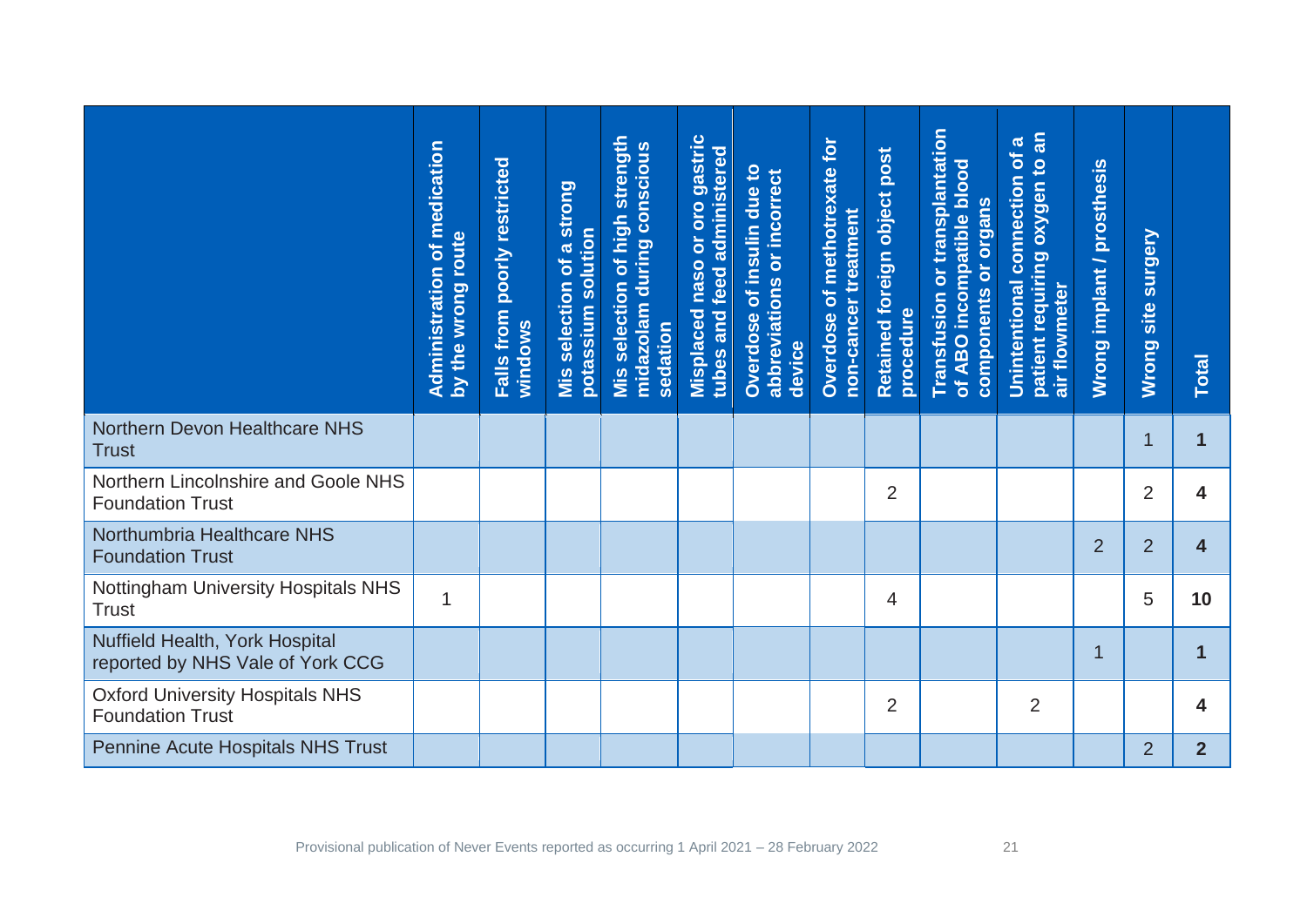|                                                                                                    | <b>Administration of medication</b><br>by the wrong route | poorly restricted<br>Falls from<br>windows | Mis selection of a strong<br>potassium solution | strength<br>midazolam during conscious<br>of high<br><b>Mis selection</b><br>sedation | gastric<br>tubes and feed administered<br>haso or oro<br>Misplaced | Overdose of insulin due to<br>abbreviations or incorrect<br>device | Overdose of methotrexate for<br>non-cancer treatment | Retained foreign object post<br>procedure | Transfusion or transplantation<br>of ABO incompatible blood<br>components or organs | patient requiring oxygen to an<br>$\boldsymbol{\omega}$<br>Unintentional connection of<br>air flowmeter | Wrong implant / prosthesis | site surgery<br><b>Wrong</b> | <b>Total</b>            |
|----------------------------------------------------------------------------------------------------|-----------------------------------------------------------|--------------------------------------------|-------------------------------------------------|---------------------------------------------------------------------------------------|--------------------------------------------------------------------|--------------------------------------------------------------------|------------------------------------------------------|-------------------------------------------|-------------------------------------------------------------------------------------|---------------------------------------------------------------------------------------------------------|----------------------------|------------------------------|-------------------------|
| Pioneer Healthcare, Kinvara Private<br>Hospital, Rotherham, reported by<br><b>NHS Kirklees CCG</b> |                                                           |                                            |                                                 |                                                                                       |                                                                    |                                                                    |                                                      | 1                                         |                                                                                     |                                                                                                         |                            |                              | 1                       |
| <b>Portsmouth Hospitals University NHS</b><br><b>Trust</b>                                         |                                                           |                                            |                                                 |                                                                                       | $\overline{2}$                                                     |                                                                    |                                                      |                                           |                                                                                     |                                                                                                         |                            | 3                            | $5\phantom{1}$          |
| Practice Plus Group, Shepton Mallet<br>Community Hospital, reported by<br><b>NHS Somerset CCG</b>  |                                                           |                                            |                                                 |                                                                                       |                                                                    |                                                                    |                                                      |                                           |                                                                                     |                                                                                                         |                            | 1                            | 1                       |
| Ramsay Health Care UK, Cherwell<br>Hospital, reported by NHS<br><b>Oxfordshire CCG</b>             |                                                           |                                            |                                                 |                                                                                       |                                                                    |                                                                    |                                                      |                                           |                                                                                     |                                                                                                         | 1                          |                              | $\overline{\mathbf{1}}$ |
| Ramsay Health Care UK, Clifton<br>Hospital reported by NHS Vale of<br><b>York CCG</b>              |                                                           |                                            |                                                 |                                                                                       |                                                                    |                                                                    |                                                      |                                           |                                                                                     |                                                                                                         | 1                          |                              | $\mathbf 1$             |
| Provisional publication of Never Events reported as occurring 1 April 2021 - 28 February 2022      |                                                           |                                            |                                                 |                                                                                       |                                                                    |                                                                    |                                                      |                                           |                                                                                     | 22                                                                                                      |                            |                              |                         |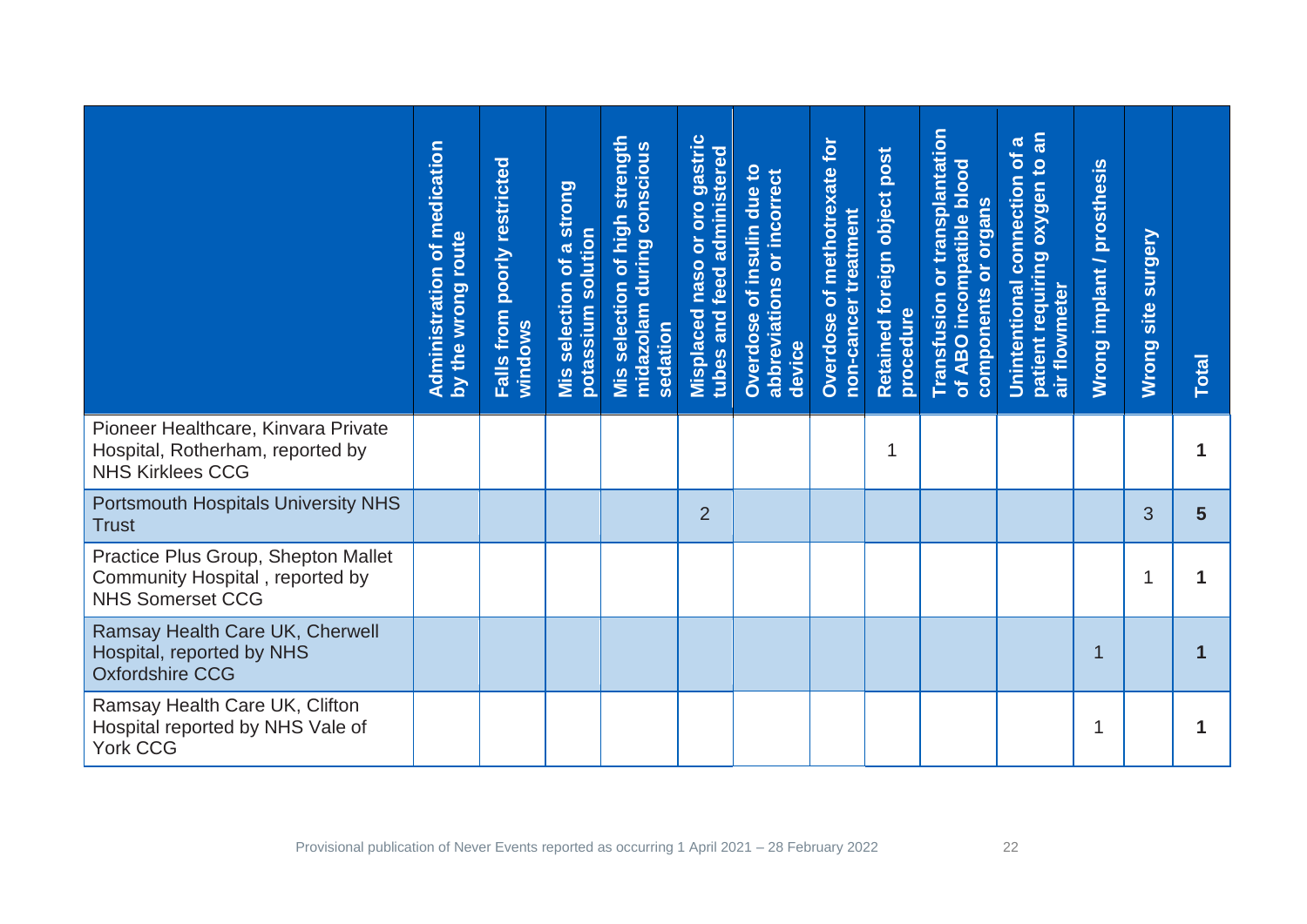|                                                                                                    | of medication<br>by the wrong route<br>Administration | poorly restricted<br>Falls from<br>windows | Mis selection of a strong<br>potassium solution | strength<br>midazolam during conscious<br>of high<br><b>Mis selection</b><br>sedation | Misplaced naso or oro gastric<br>tubes and feed administered | Overdose of insulin due to<br>abbreviations or incorrect<br>device | Overdose of methotrexate for<br>non-cancer treatment | Retained foreign object post<br>procedure | Transfusion or transplantation<br>of ABO incompatible blood<br>components or organs | patient requiring oxygen to an<br>$\pmb{\varpi}$<br>$\delta$<br>Unintentional connection<br>air flowmeter | Wrong implant / prosthesis | site surgery<br><b>Wrong</b> | Total                   |
|----------------------------------------------------------------------------------------------------|-------------------------------------------------------|--------------------------------------------|-------------------------------------------------|---------------------------------------------------------------------------------------|--------------------------------------------------------------|--------------------------------------------------------------------|------------------------------------------------------|-------------------------------------------|-------------------------------------------------------------------------------------|-----------------------------------------------------------------------------------------------------------|----------------------------|------------------------------|-------------------------|
| Ramsey Healthcare UK, Woodthorpe<br>Hospital reported by NHS Nottingham<br>and Nottinghamshire CCG |                                                       |                                            |                                                 |                                                                                       |                                                              |                                                                    |                                                      |                                           |                                                                                     |                                                                                                           |                            | $\overline{1}$               | $\mathbf 1$             |
| Royal Berkshire NHS Foundation<br><b>Trust</b>                                                     |                                                       |                                            |                                                 |                                                                                       | 1                                                            |                                                                    |                                                      | $\overline{2}$                            |                                                                                     |                                                                                                           |                            | 1                            | 4                       |
| <b>Royal Cornwall Hospitals NHS Trust</b>                                                          |                                                       |                                            |                                                 |                                                                                       |                                                              | $\overline{1}$                                                     |                                                      |                                           |                                                                                     |                                                                                                           |                            |                              | $\overline{1}$          |
| Royal Devon and Exeter NHS<br><b>Foundation Trust</b>                                              |                                                       |                                            |                                                 |                                                                                       | 1                                                            |                                                                    |                                                      | 1                                         | 1                                                                                   |                                                                                                           |                            | 3                            | 6                       |
| Royal Free London NHS Foundation<br><b>Trust</b>                                                   |                                                       |                                            |                                                 |                                                                                       |                                                              |                                                                    |                                                      | $\mathbf{1}$                              |                                                                                     |                                                                                                           |                            |                              | $\overline{\mathbf{1}}$ |
| Royal Orthopaedic Hospital NHS<br><b>Foundation Trust</b>                                          |                                                       |                                            |                                                 |                                                                                       |                                                              |                                                                    |                                                      | $\mathbf 1$                               |                                                                                     |                                                                                                           | 1                          |                              | $\overline{2}$          |
| <b>Royal Papworth Hospital NHS</b><br><b>Foundation Trust</b>                                      |                                                       |                                            |                                                 |                                                                                       | 1                                                            |                                                                    |                                                      |                                           |                                                                                     |                                                                                                           |                            |                              | $\mathbf 1$             |
| Provisional publication of Never Events reported as occurring 1 April 2021 - 28 February 2022      |                                                       |                                            |                                                 |                                                                                       |                                                              |                                                                    |                                                      |                                           |                                                                                     | 23                                                                                                        |                            |                              |                         |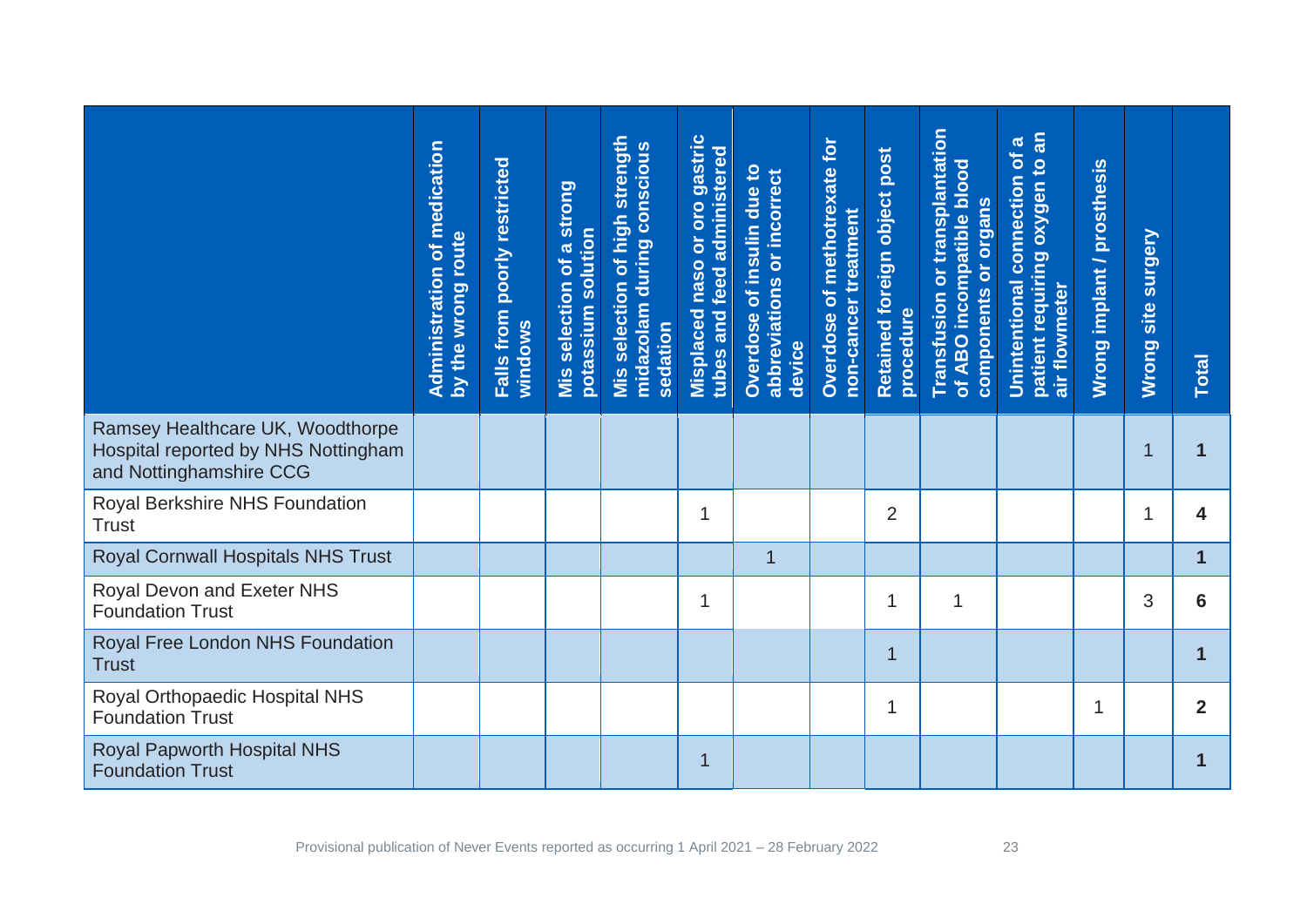|                                                                                               | of medication<br>by the wrong route<br>Administration | poorly restricted<br>Falls from<br>windows | Mis selection of a strong<br>potassium solution | strength<br>midazolam during conscious<br><b>Mis selection of high</b><br>sedation | naso or oro gastric<br>tubes and feed administered<br>Misplaced | Overdose of insulin due to<br>abbreviations or incorrect<br>device | Overdose of methotrexate for<br>non-cancer treatment | Retained foreign object post<br>procedure | Transfusion or transplantation<br>of ABO incompatible blood<br>components or organs | patient requiring oxygen to an<br>$\boldsymbol{\varpi}$<br>Unintentional connection of<br>air flowmeter | Wrong implant / prosthesis | site surgery<br><b>Wrong</b> | <b>Total</b>            |
|-----------------------------------------------------------------------------------------------|-------------------------------------------------------|--------------------------------------------|-------------------------------------------------|------------------------------------------------------------------------------------|-----------------------------------------------------------------|--------------------------------------------------------------------|------------------------------------------------------|-------------------------------------------|-------------------------------------------------------------------------------------|---------------------------------------------------------------------------------------------------------|----------------------------|------------------------------|-------------------------|
| <b>Royal Surrey County Hospital NHS</b><br><b>Foundation Trust</b>                            |                                                       |                                            |                                                 |                                                                                    | 1                                                               |                                                                    |                                                      |                                           |                                                                                     |                                                                                                         |                            |                              | 1                       |
| <b>Royal United Hospital Bath NHS</b><br><b>Trust</b>                                         |                                                       |                                            |                                                 |                                                                                    |                                                                 |                                                                    |                                                      |                                           |                                                                                     |                                                                                                         | 1                          |                              | $\overline{\mathbf{1}}$ |
| <b>Salisbury NHS Foundation Trust</b>                                                         | $\mathbf{1}$                                          |                                            |                                                 |                                                                                    | 1                                                               |                                                                    |                                                      |                                           |                                                                                     |                                                                                                         |                            | $\mathbf{1}$                 | $\overline{3}$          |
| Sandwell and West Birmingham<br><b>Hospitals NHS Trust</b>                                    | $\overline{2}$                                        |                                            |                                                 |                                                                                    | $\overline{1}$                                                  |                                                                    |                                                      |                                           |                                                                                     | 3                                                                                                       |                            | 3                            | 9                       |
| <b>Sheffield Teaching Hospitals NHS</b><br><b>Foundation Trust</b>                            |                                                       |                                            |                                                 |                                                                                    |                                                                 |                                                                    |                                                      | 1                                         |                                                                                     |                                                                                                         |                            | $\overline{2}$               | $\mathbf{3}$            |
| <b>Sherwood Forest Hospitals NHS</b><br><b>Foundation Trust</b>                               |                                                       |                                            |                                                 |                                                                                    |                                                                 |                                                                    |                                                      | 1                                         |                                                                                     |                                                                                                         |                            | $\overline{4}$               | 5                       |
| <b>Solent NHS Trust</b>                                                                       |                                                       |                                            |                                                 |                                                                                    |                                                                 |                                                                    |                                                      | 1                                         |                                                                                     |                                                                                                         |                            | $\mathbf{1}$                 | $\overline{2}$          |
| <b>South Tees Hospitals NHS</b><br><b>Foundation Trust</b>                                    |                                                       |                                            |                                                 |                                                                                    |                                                                 |                                                                    |                                                      | $\overline{2}$                            |                                                                                     |                                                                                                         |                            | $\overline{1}$               | $\overline{3}$          |
| Provisional publication of Never Events reported as occurring 1 April 2021 - 28 February 2022 |                                                       |                                            |                                                 |                                                                                    |                                                                 |                                                                    |                                                      |                                           |                                                                                     | 24                                                                                                      |                            |                              |                         |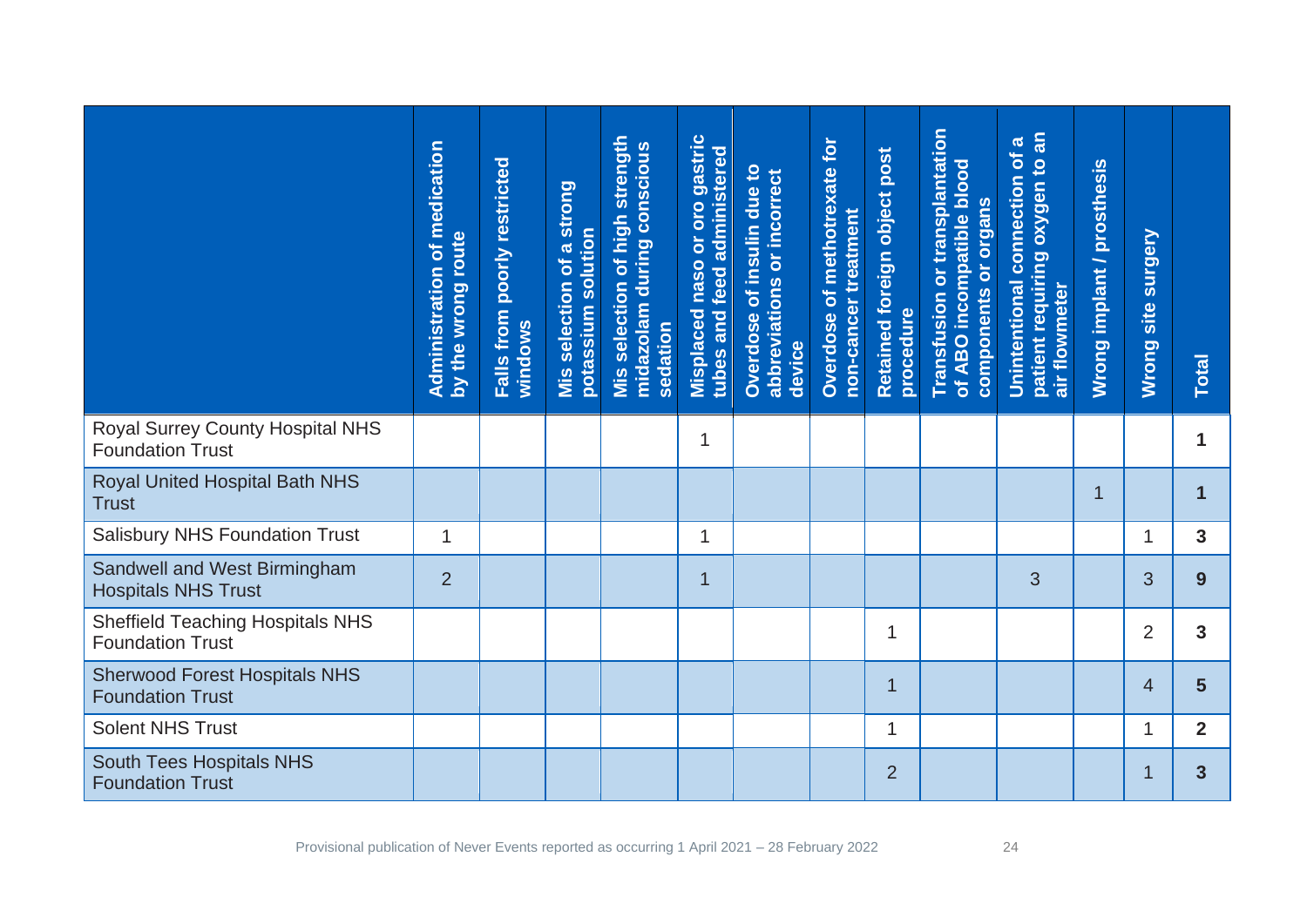|                                                                                               | of medication<br>by the wrong route<br>Administration | poorly restricted<br>Falls from<br>windows | Mis selection of a strong<br>potassium solution | strength<br>midazolam during conscious<br>Mis selection of high<br>sedation | naso or oro gastric<br>tubes and feed administered<br>Misplaced | Overdose of insulin due to<br>abbreviations or incorrect<br>device | Overdose of methotrexate for<br>non-cancer treatment | Retained foreign object post<br>procedure | Transfusion or transplantation<br>of ABO incompatible blood<br>components or organs | patient requiring oxygen to an<br>$\boldsymbol{\sigma}$<br>$\overline{\sigma}$<br>connection<br><b>Unintentional</b><br>air flowmeter | Wrong implant / prosthesis | site surgery<br>Wrong | <b>Total</b>   |
|-----------------------------------------------------------------------------------------------|-------------------------------------------------------|--------------------------------------------|-------------------------------------------------|-----------------------------------------------------------------------------|-----------------------------------------------------------------|--------------------------------------------------------------------|------------------------------------------------------|-------------------------------------------|-------------------------------------------------------------------------------------|---------------------------------------------------------------------------------------------------------------------------------------|----------------------------|-----------------------|----------------|
| South Tyneside and Sunderland NHS<br><b>Foundation Trust</b>                                  | $\mathbf{1}$                                          |                                            |                                                 |                                                                             |                                                                 |                                                                    |                                                      |                                           |                                                                                     |                                                                                                                                       | 1                          | $\overline{2}$        | 4              |
| South Warwickshire NHS Foundation<br><b>Trust</b>                                             |                                                       |                                            |                                                 |                                                                             |                                                                 |                                                                    |                                                      | $\mathbf 1$                               |                                                                                     |                                                                                                                                       | $\mathbf{1}$               |                       | $\overline{2}$ |
| SpaMedica, Manchester reported by<br><b>NHS Manchester CCG</b>                                |                                                       |                                            |                                                 |                                                                             |                                                                 |                                                                    |                                                      |                                           |                                                                                     |                                                                                                                                       | 1                          |                       | 1              |
| Spire Liverpool Hospital reported by<br><b>NHS Liverpool CCG</b>                              |                                                       |                                            |                                                 |                                                                             |                                                                 |                                                                    |                                                      | $\overline{1}$                            |                                                                                     |                                                                                                                                       |                            | 1                     | 2 <sup>2</sup> |
| Spire Montefiore Hospital reported by<br>NHS Brighton and Hove CCG                            |                                                       |                                            |                                                 |                                                                             |                                                                 |                                                                    |                                                      |                                           |                                                                                     |                                                                                                                                       | $\mathbf{1}$               |                       | 1              |
| <b>St George's University Hospitals NHS</b><br><b>Foundation Trust</b>                        |                                                       |                                            |                                                 |                                                                             |                                                                 | $\mathbf 1$                                                        |                                                      | $\overline{1}$                            |                                                                                     |                                                                                                                                       |                            | $\overline{2}$        | 4              |
| St Helens and Knowsley Teaching<br><b>Hospitals NHS Trust</b>                                 |                                                       |                                            |                                                 |                                                                             |                                                                 |                                                                    |                                                      |                                           |                                                                                     | 1                                                                                                                                     |                            |                       | 1              |
| Provisional publication of Never Events reported as occurring 1 April 2021 - 28 February 2022 |                                                       |                                            |                                                 |                                                                             |                                                                 |                                                                    |                                                      |                                           |                                                                                     | 25                                                                                                                                    |                            |                       |                |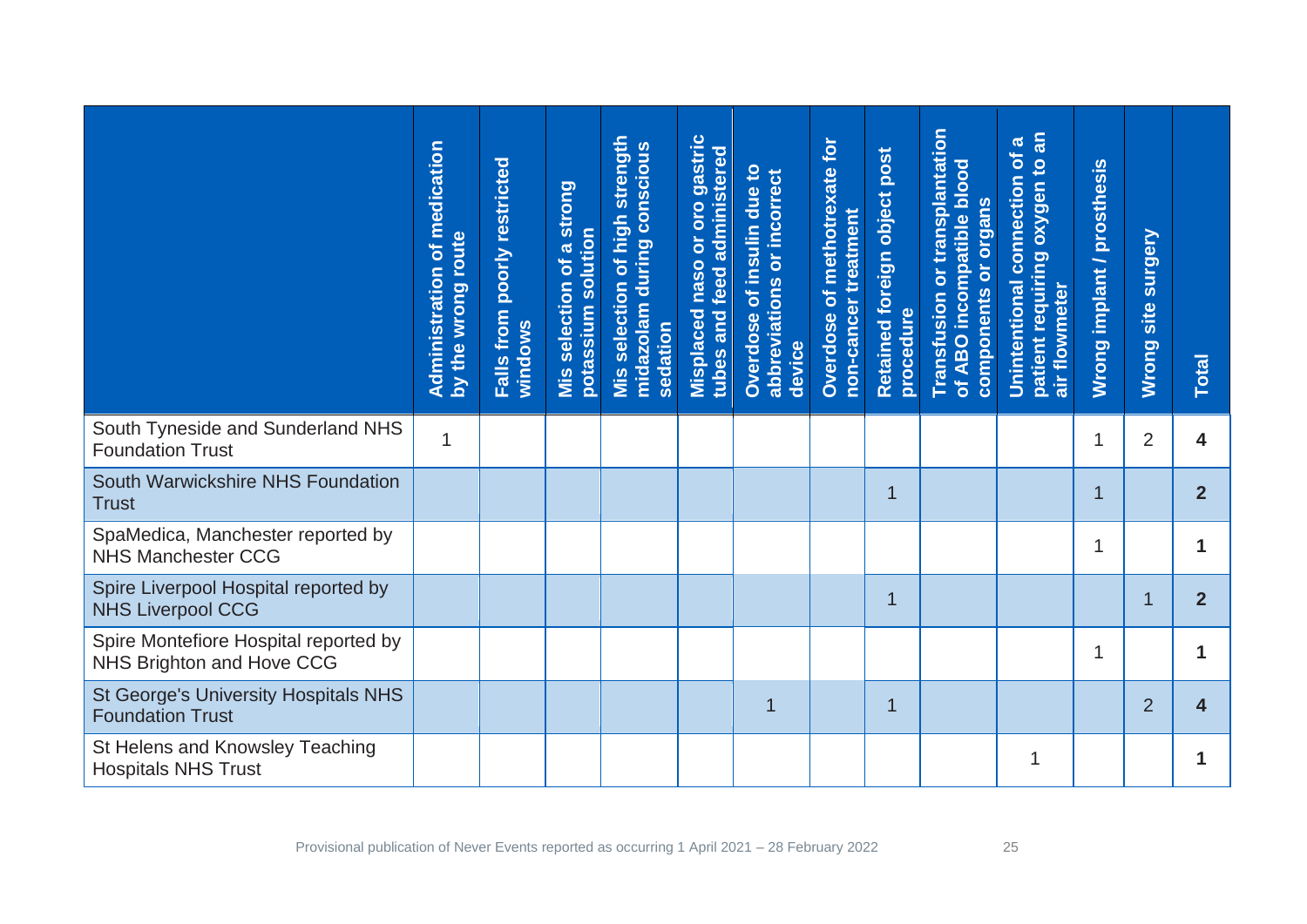|                                                                                               | <b>Administration of medication</b><br>by the wrong route | poorly restricted<br>Falls from<br>windows | Mis selection of a strong<br>potassium solution | strength<br>midazolam during conscious<br>of high<br><b>Mis selection</b><br>sedation | Misplaced naso or oro gastric<br>tubes and feed administered | Overdose of insulin due to<br>abbreviations or incorrect<br>device | Overdose of methotrexate for<br>non-cancer treatment | Retained foreign object post<br>procedure | Transfusion or transplantation<br>of ABO incompatible blood<br>components or organs | patient requiring oxygen to an<br>$\pmb{\varpi}$<br>$\delta$<br><b>Unintentional connection</b><br>air flowmeter | Wrong implant / prosthesis | site surgery<br>Wrong | Total          |
|-----------------------------------------------------------------------------------------------|-----------------------------------------------------------|--------------------------------------------|-------------------------------------------------|---------------------------------------------------------------------------------------|--------------------------------------------------------------|--------------------------------------------------------------------|------------------------------------------------------|-------------------------------------------|-------------------------------------------------------------------------------------|------------------------------------------------------------------------------------------------------------------|----------------------------|-----------------------|----------------|
| <b>St Stephens Gate Medical Practice</b><br>reported by NHS Arden and GEM<br><b>CSU</b>       |                                                           |                                            |                                                 |                                                                                       |                                                              |                                                                    |                                                      |                                           |                                                                                     |                                                                                                                  | $\overline{1}$             |                       | $\mathbf 1$    |
| <b>Stockport NHS Foundation Trust</b>                                                         |                                                           |                                            |                                                 |                                                                                       |                                                              |                                                                    |                                                      |                                           |                                                                                     |                                                                                                                  |                            | $\mathbf 1$           | 1              |
| Tameside and Glossop Integrated<br><b>Care NHS Foundation Trust</b>                           |                                                           |                                            |                                                 |                                                                                       |                                                              |                                                                    |                                                      |                                           |                                                                                     |                                                                                                                  | $\overline{1}$             |                       | $\overline{1}$ |
| The Berkshire Independent Hospital<br>reported by NHS Berkshire West<br><b>CCG</b>            |                                                           |                                            |                                                 |                                                                                       |                                                              |                                                                    |                                                      |                                           |                                                                                     |                                                                                                                  |                            | 1                     | 1              |
| The Hillingdon Hospitals NHS<br><b>Foundation Trust</b>                                       |                                                           |                                            |                                                 |                                                                                       |                                                              |                                                                    |                                                      |                                           |                                                                                     | $\overline{1}$                                                                                                   |                            |                       | $\mathbf 1$    |
| The Princess Alexandra Hospital<br><b>NHS Trust</b>                                           | 1                                                         |                                            |                                                 |                                                                                       |                                                              |                                                                    |                                                      | 1                                         |                                                                                     |                                                                                                                  |                            |                       | $\overline{2}$ |
| Provisional publication of Never Events reported as occurring 1 April 2021 - 28 February 2022 |                                                           |                                            |                                                 |                                                                                       |                                                              |                                                                    |                                                      |                                           |                                                                                     | 26                                                                                                               |                            |                       |                |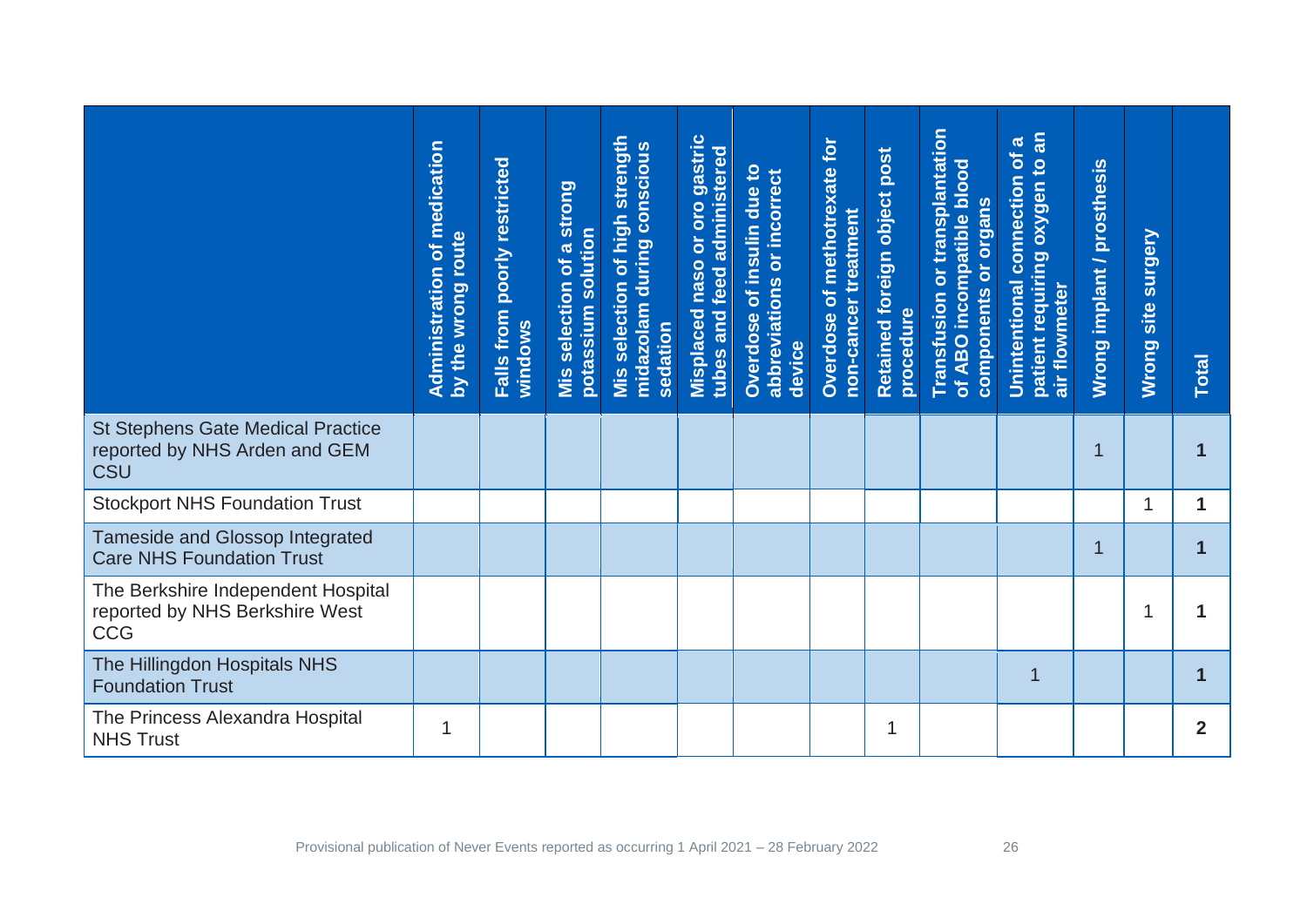|                                                                                               | of medication<br>by the wrong route<br>Administration | poorly restricted<br>Falls from<br>windows | Mis selection of a strong<br>potassium solution | strength<br>midazolam during conscious<br><b>Mis selection of high</b><br>sedation | Misplaced naso or oro gastric<br>tubes and feed administered | Overdose of insulin due to<br>abbreviations or incorrect<br>device | Overdose of methotrexate for<br>non-cancer treatment | Retained foreign object post<br>procedure | Transfusion or transplantation<br>of ABO incompatible blood<br>components or organs | patient requiring oxygen to an<br>$\pmb{\varpi}$<br>b<br>Unintentional connection<br>air flowmeter | Wrong implant / prosthesis | site surgery<br>Wrong | <b>Total</b>   |
|-----------------------------------------------------------------------------------------------|-------------------------------------------------------|--------------------------------------------|-------------------------------------------------|------------------------------------------------------------------------------------|--------------------------------------------------------------|--------------------------------------------------------------------|------------------------------------------------------|-------------------------------------------|-------------------------------------------------------------------------------------|----------------------------------------------------------------------------------------------------|----------------------------|-----------------------|----------------|
| The Robert Jones and Agnes Hunt<br><b>Orthopaedic Hospital NHS</b><br><b>Foundation Trust</b> |                                                       |                                            |                                                 |                                                                                    |                                                              |                                                                    |                                                      |                                           |                                                                                     |                                                                                                    | $\overline{1}$             | $\overline{2}$        | $\overline{3}$ |
| The Rotherham NHS Foundation<br><b>Trust</b>                                                  |                                                       |                                            |                                                 |                                                                                    |                                                              |                                                                    |                                                      | $\mathbf 1$                               | 1                                                                                   |                                                                                                    |                            |                       | $\overline{2}$ |
| The Royal National Orthopaedic<br><b>Hospital NHS Trust</b>                                   |                                                       |                                            |                                                 |                                                                                    |                                                              |                                                                    |                                                      | $\mathbf{1}$                              |                                                                                     |                                                                                                    |                            |                       | $\overline{1}$ |
| The Royal Wolverhampton NHS Trust                                                             |                                                       |                                            |                                                 |                                                                                    | 1                                                            |                                                                    |                                                      |                                           |                                                                                     |                                                                                                    |                            |                       | 1              |
| The Shrewsbury and Telford Hospital<br><b>NHS Trust</b>                                       |                                                       |                                            |                                                 |                                                                                    |                                                              |                                                                    |                                                      |                                           |                                                                                     |                                                                                                    |                            | 1                     | $\overline{1}$ |
| The Walton Centre NHS Foundation<br><b>Trust</b>                                              | $\mathbf{1}$                                          |                                            |                                                 |                                                                                    |                                                              |                                                                    |                                                      |                                           |                                                                                     |                                                                                                    |                            | 1                     | $\overline{2}$ |
| <b>United Lincolnshire Hospitals NHS</b><br><b>Trust</b>                                      | $\mathbf{1}$                                          |                                            |                                                 |                                                                                    | 1                                                            |                                                                    |                                                      |                                           |                                                                                     |                                                                                                    |                            |                       | $\overline{2}$ |
| Provisional publication of Never Events reported as occurring 1 April 2021 - 28 February 2022 |                                                       |                                            |                                                 |                                                                                    |                                                              |                                                                    |                                                      |                                           |                                                                                     | 27                                                                                                 |                            |                       |                |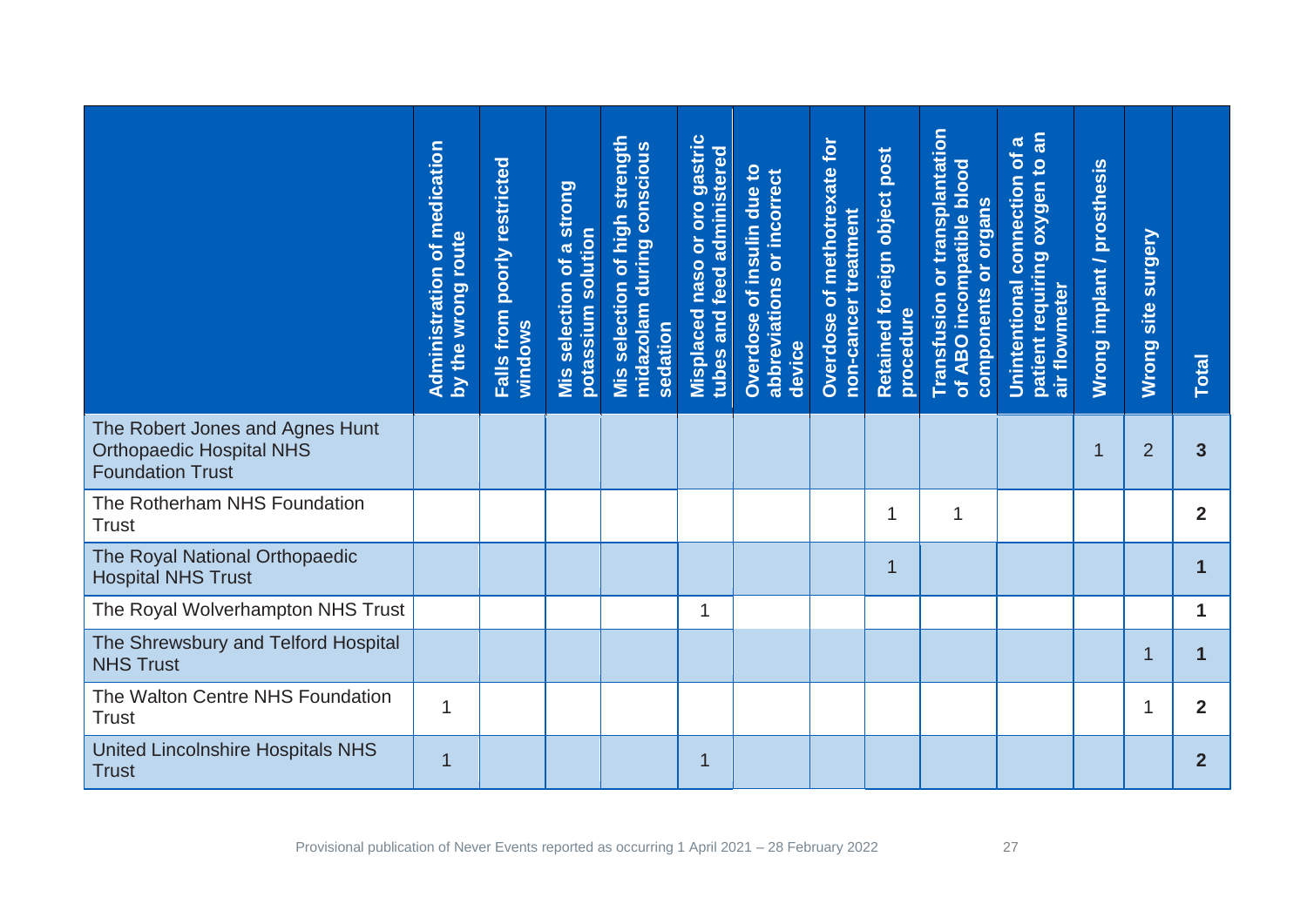|                                                                                               | of medication<br>by the wrong route<br>Administration | poorly restricted<br>Falls from<br>windows | Mis selection of a strong<br>potassium solution | strength<br>midazolam during conscious<br><b>Mis selection of high</b><br>sedation | naso or oro gastric<br><b>Misplaced naso or oro gastrionally</b> | Overdose of insulin due to<br>abbreviations or incorrect<br>device | Overdose of methotrexate for<br>non-cancer treatment | Retained foreign object post<br>procedure | Transfusion or transplantation<br>of ABO incompatible blood<br>components or organs | patient requiring oxygen to an<br>$\boldsymbol{\sigma}$<br>াই<br>connection<br><b>Unintentional</b><br>air flowmeter | Wrong implant / prosthesis | site surgery<br>Wrong | <b>Total</b>   |
|-----------------------------------------------------------------------------------------------|-------------------------------------------------------|--------------------------------------------|-------------------------------------------------|------------------------------------------------------------------------------------|------------------------------------------------------------------|--------------------------------------------------------------------|------------------------------------------------------|-------------------------------------------|-------------------------------------------------------------------------------------|----------------------------------------------------------------------------------------------------------------------|----------------------------|-----------------------|----------------|
| University College London Hospitals<br><b>NHS Foundation Trust</b>                            |                                                       |                                            |                                                 |                                                                                    | $\overline{2}$                                                   |                                                                    |                                                      |                                           |                                                                                     |                                                                                                                      |                            | 1                     | $\mathbf{3}$   |
| <b>University Hospital Southampton</b><br><b>NHS Foundation Trust</b>                         |                                                       |                                            | 1                                               |                                                                                    |                                                                  |                                                                    |                                                      | $\overline{1}$                            |                                                                                     |                                                                                                                      | $\overline{1}$             | 3                     | 6              |
| University Hospitals Birmingham NHS<br><b>Foundation Trust</b>                                |                                                       |                                            |                                                 |                                                                                    |                                                                  | 1                                                                  |                                                      | 1                                         |                                                                                     |                                                                                                                      | $\mathbf 1$                |                       | 3              |
| <b>University Hospitals Bristol NHS</b><br><b>Foundation Trust</b>                            |                                                       |                                            |                                                 |                                                                                    |                                                                  |                                                                    |                                                      |                                           |                                                                                     |                                                                                                                      | $\overline{1}$             | 1                     | 3 <sup>1</sup> |
| University Hospitals Coventry and<br><b>Warwickshire NHS Trust</b>                            |                                                       |                                            |                                                 |                                                                                    | 1                                                                |                                                                    |                                                      | 1                                         |                                                                                     |                                                                                                                      | $\overline{2}$             | 1                     | 5              |
| University Hospitals of Derby and<br><b>Burton NHS Foundation Trust</b>                       |                                                       |                                            |                                                 |                                                                                    |                                                                  |                                                                    |                                                      |                                           |                                                                                     |                                                                                                                      |                            | $\overline{7}$        | $\overline{7}$ |
| University Hospitals of Leicester NHS<br><b>Trust</b>                                         |                                                       |                                            |                                                 |                                                                                    |                                                                  |                                                                    |                                                      | 3                                         |                                                                                     |                                                                                                                      |                            | 4                     | $\overline{7}$ |
| Provisional publication of Never Events reported as occurring 1 April 2021 - 28 February 2022 |                                                       |                                            |                                                 |                                                                                    |                                                                  |                                                                    |                                                      |                                           |                                                                                     | 28                                                                                                                   |                            |                       |                |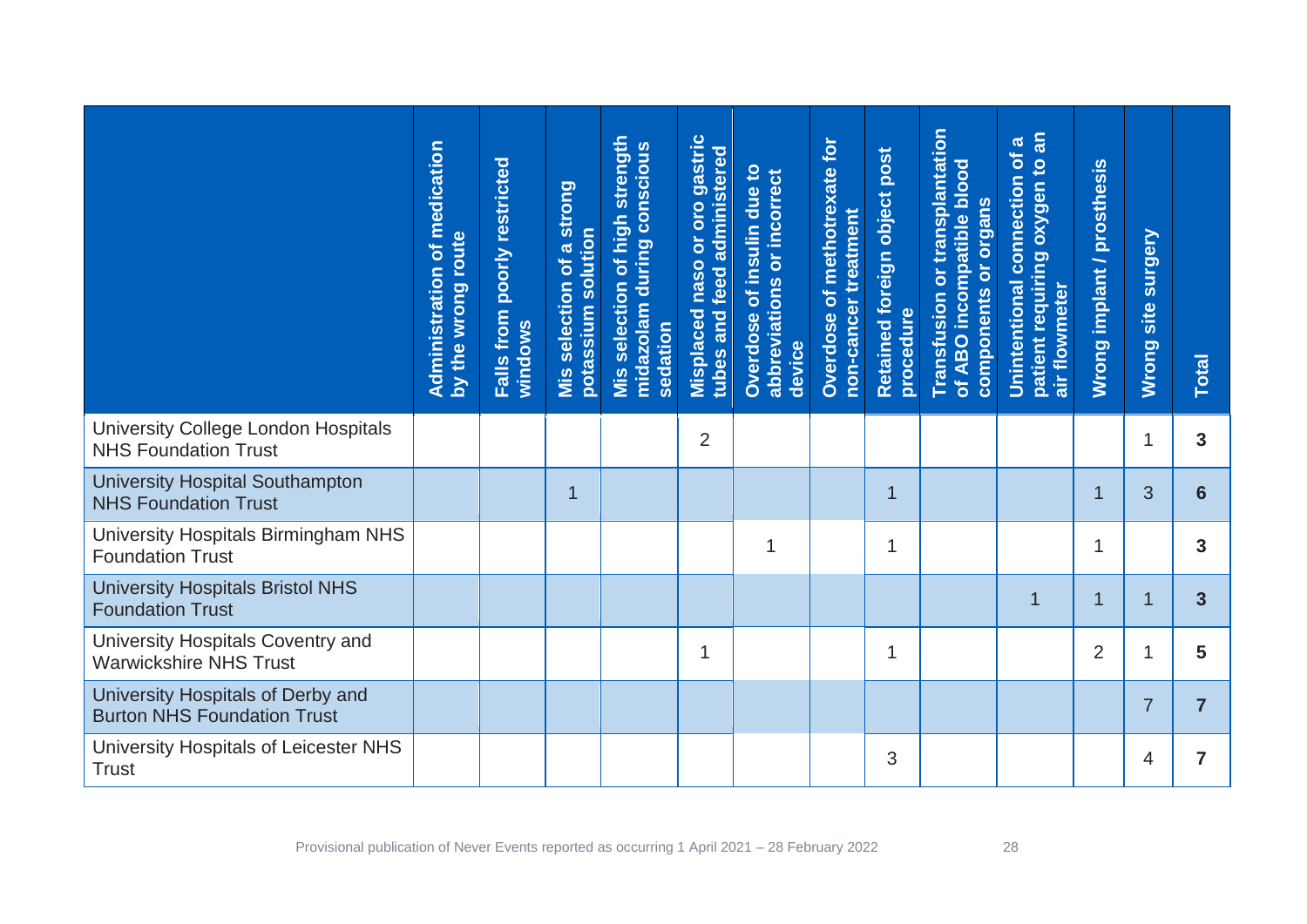|                                                                                                     | of medication<br>by the wrong route<br>Administration | poorly restricted<br>Falls from<br>windows | Mis selection of a strong<br>potassium solution | strength<br>midazolam during conscious<br><b>Mis selection of high</b><br>sedation | Misplaced naso or oro gastric<br>tubes and feed administered | Overdose of insulin due to<br>abbreviations or incorrect<br>device | Overdose of methotrexate for<br>non-cancer treatment | Retained foreign object post<br>procedure | Transfusion or transplantation<br>of ABO incompatible blood<br>components or organs | patient requiring oxygen to an<br>$\boldsymbol{\varpi}$<br>$\delta$<br>Unintentional connection<br>air flowmeter | Wrong implant / prosthesis | site surgery<br><b>Wrong</b> | Total                   |
|-----------------------------------------------------------------------------------------------------|-------------------------------------------------------|--------------------------------------------|-------------------------------------------------|------------------------------------------------------------------------------------|--------------------------------------------------------------|--------------------------------------------------------------------|------------------------------------------------------|-------------------------------------------|-------------------------------------------------------------------------------------|------------------------------------------------------------------------------------------------------------------|----------------------------|------------------------------|-------------------------|
| University Hospitals of Morecambe<br><b>Bay NHS Foundation Trust</b>                                |                                                       |                                            |                                                 |                                                                                    |                                                              |                                                                    |                                                      |                                           |                                                                                     |                                                                                                                  | $\overline{1}$             | 1                            | 2 <sup>2</sup>          |
| University Hospitals of North<br><b>Midlands NHS Trust</b>                                          |                                                       |                                            |                                                 |                                                                                    |                                                              |                                                                    |                                                      | $\overline{2}$                            |                                                                                     |                                                                                                                  | 1                          | $\overline{2}$               | 5                       |
| University Hospitals Plymouth NHS<br><b>Trust</b>                                                   |                                                       |                                            |                                                 |                                                                                    |                                                              |                                                                    |                                                      | 1                                         |                                                                                     |                                                                                                                  |                            | $\overline{2}$               | $\overline{\mathbf{3}}$ |
| <b>University Hospitals Sussex NHS</b><br><b>Foundation Trust</b>                                   |                                                       |                                            |                                                 |                                                                                    |                                                              |                                                                    |                                                      |                                           |                                                                                     |                                                                                                                  |                            | 1                            | 1                       |
| <b>Walsall Healthcare NHS Trust</b>                                                                 |                                                       |                                            |                                                 |                                                                                    |                                                              |                                                                    |                                                      | $\overline{1}$                            |                                                                                     |                                                                                                                  |                            | $\overline{2}$               | 3 <sup>5</sup>          |
| West Hertfordshire Teaching<br><b>Hospitals NHS Trust</b>                                           |                                                       |                                            |                                                 |                                                                                    |                                                              |                                                                    |                                                      |                                           |                                                                                     |                                                                                                                  |                            | 1                            | 1                       |
| <b>West Suffolk NHS Foundation Trust</b>                                                            |                                                       | $\overline{1}$                             |                                                 |                                                                                    |                                                              |                                                                    |                                                      | $\mathbf 1$                               |                                                                                     |                                                                                                                  |                            |                              | 2 <sup>2</sup>          |
| <b>Whittington Health NHS Trust</b>                                                                 |                                                       |                                            |                                                 |                                                                                    |                                                              |                                                                    |                                                      | $\mathbf 1$                               |                                                                                     | 1                                                                                                                |                            |                              | $\overline{2}$          |
| Provisional publication of Never Events reported as occurring 1 April 2021 - 28 February 2022<br>29 |                                                       |                                            |                                                 |                                                                                    |                                                              |                                                                    |                                                      |                                           |                                                                                     |                                                                                                                  |                            |                              |                         |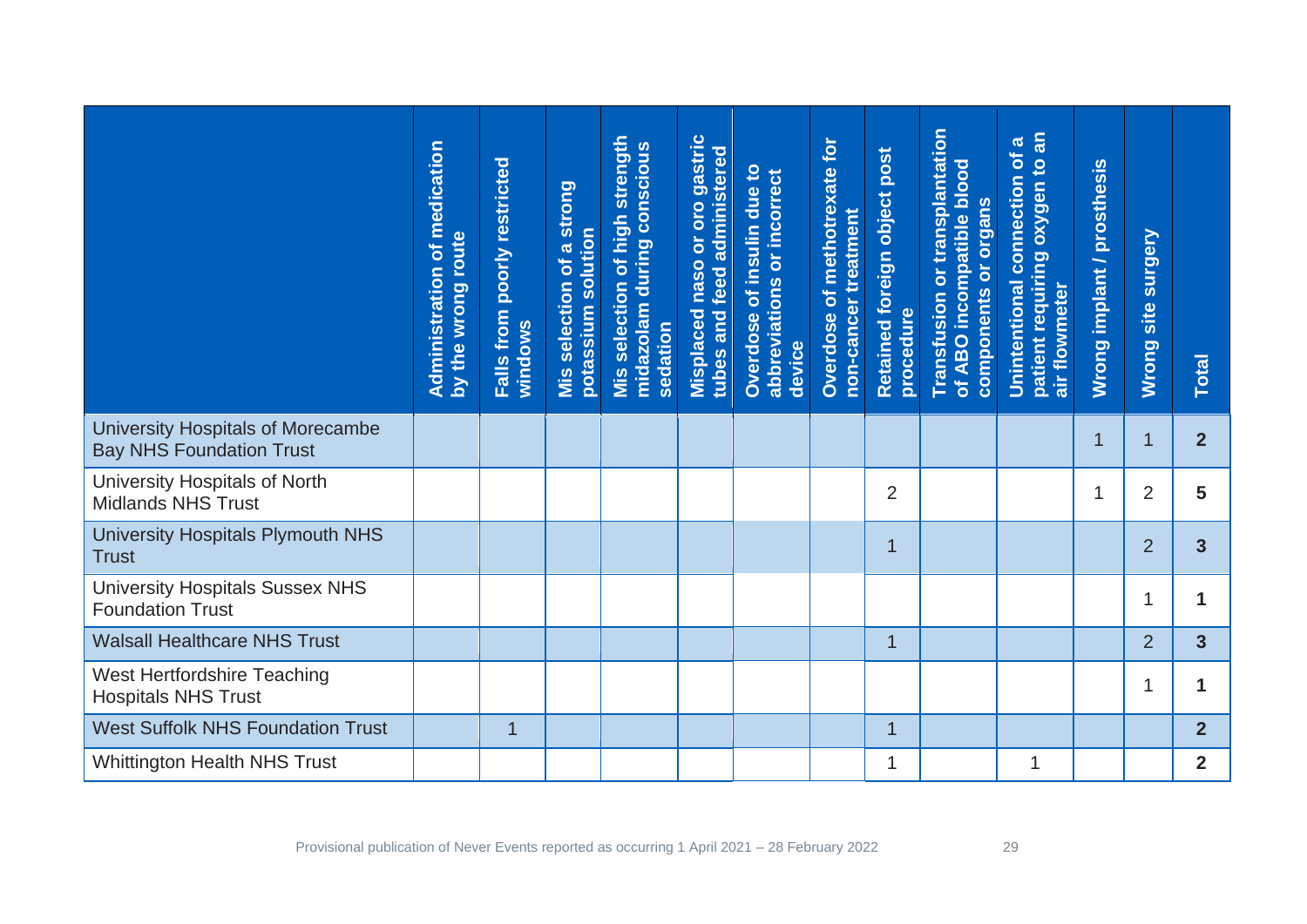|                                                                                                                                                                                                                                                                                     | medication<br>by the wrong route<br>$\delta$<br>Administration | poorly restricted<br>Falls from<br>windows | Mis selection of a strong<br>potassium solution | strength<br>midazolam during conscious<br>of high<br>selection<br>sedation<br>Mis | or oro gastric<br>tubes and feed administered<br>naso<br>Misplaced | Overdose of insulin due to<br>abbreviations or incorrect<br>device | Overdose of methotrexate for<br>non-cancer treatment | Retained foreign object post<br>procedure | or transplantation<br>of ABO incompatible blood<br>components or organs<br>Transfusion | patient requiring oxygen to an<br>$\boldsymbol{\sigma}$<br>৳<br>connection<br>Unintentional<br>air flowmeter | Wrong implant / prosthesis | site surgery<br>Wrong | <b>Total</b>            |
|-------------------------------------------------------------------------------------------------------------------------------------------------------------------------------------------------------------------------------------------------------------------------------------|----------------------------------------------------------------|--------------------------------------------|-------------------------------------------------|-----------------------------------------------------------------------------------|--------------------------------------------------------------------|--------------------------------------------------------------------|------------------------------------------------------|-------------------------------------------|----------------------------------------------------------------------------------------|--------------------------------------------------------------------------------------------------------------|----------------------------|-----------------------|-------------------------|
| <b>Wirral University Teaching Hospital</b><br><b>NHS Foundation Trust</b>                                                                                                                                                                                                           |                                                                |                                            |                                                 |                                                                                   | 1                                                                  |                                                                    |                                                      | $\mathbf{1}$                              |                                                                                        |                                                                                                              |                            | $\overline{2}$        | $\overline{\mathbf{4}}$ |
| Worcestershire Acute Hospitals NHS<br><b>Trust</b>                                                                                                                                                                                                                                  |                                                                |                                            |                                                 |                                                                                   | 1                                                                  |                                                                    |                                                      | $\overline{2}$                            |                                                                                        |                                                                                                              | 1                          | 5                     | 9                       |
| Wrightington, Wigan and Leigh NHS<br><b>Foundation Trust</b>                                                                                                                                                                                                                        |                                                                |                                            |                                                 |                                                                                   |                                                                    |                                                                    |                                                      | $\mathbf{1}$                              |                                                                                        |                                                                                                              |                            | 1                     | $\overline{2}$          |
| <b>Wye Valley NHS Trust</b>                                                                                                                                                                                                                                                         |                                                                |                                            |                                                 |                                                                                   | 1                                                                  |                                                                    |                                                      |                                           |                                                                                        |                                                                                                              |                            |                       | $\mathbf 1$             |
| <b>Yeovil District Hospital NHS</b><br><b>Foundation Trust</b>                                                                                                                                                                                                                      |                                                                |                                            |                                                 |                                                                                   |                                                                    |                                                                    |                                                      | $\mathbf{1}$                              |                                                                                        |                                                                                                              |                            | 1                     | $\overline{2}$          |
| York and Scarborough Teaching<br><b>Hospitals NHS Foundation Trust</b>                                                                                                                                                                                                              |                                                                |                                            |                                                 |                                                                                   |                                                                    |                                                                    |                                                      | 1                                         |                                                                                        |                                                                                                              |                            | 1                     | $\overline{2}$          |
| <b>Total</b>                                                                                                                                                                                                                                                                        | 19                                                             | $3\overline{3}$                            | $\overline{1}$                                  | $\overline{2}$                                                                    | 29                                                                 | 9                                                                  | $\overline{2}$                                       | 90                                        | 6 <sup>°</sup>                                                                         | 13                                                                                                           | 46                         | 159                   | 379                     |
| Note: As described above, a further 28 Serious Incidents did not appear to meet the definition of a Never Event and the relevant organisations have been asked to<br>review.<br>Provisional publication of Never Events reported as occurring 1 April 2021 - 28 February 2022<br>30 |                                                                |                                            |                                                 |                                                                                   |                                                                    |                                                                    |                                                      |                                           |                                                                                        |                                                                                                              |                            |                       |                         |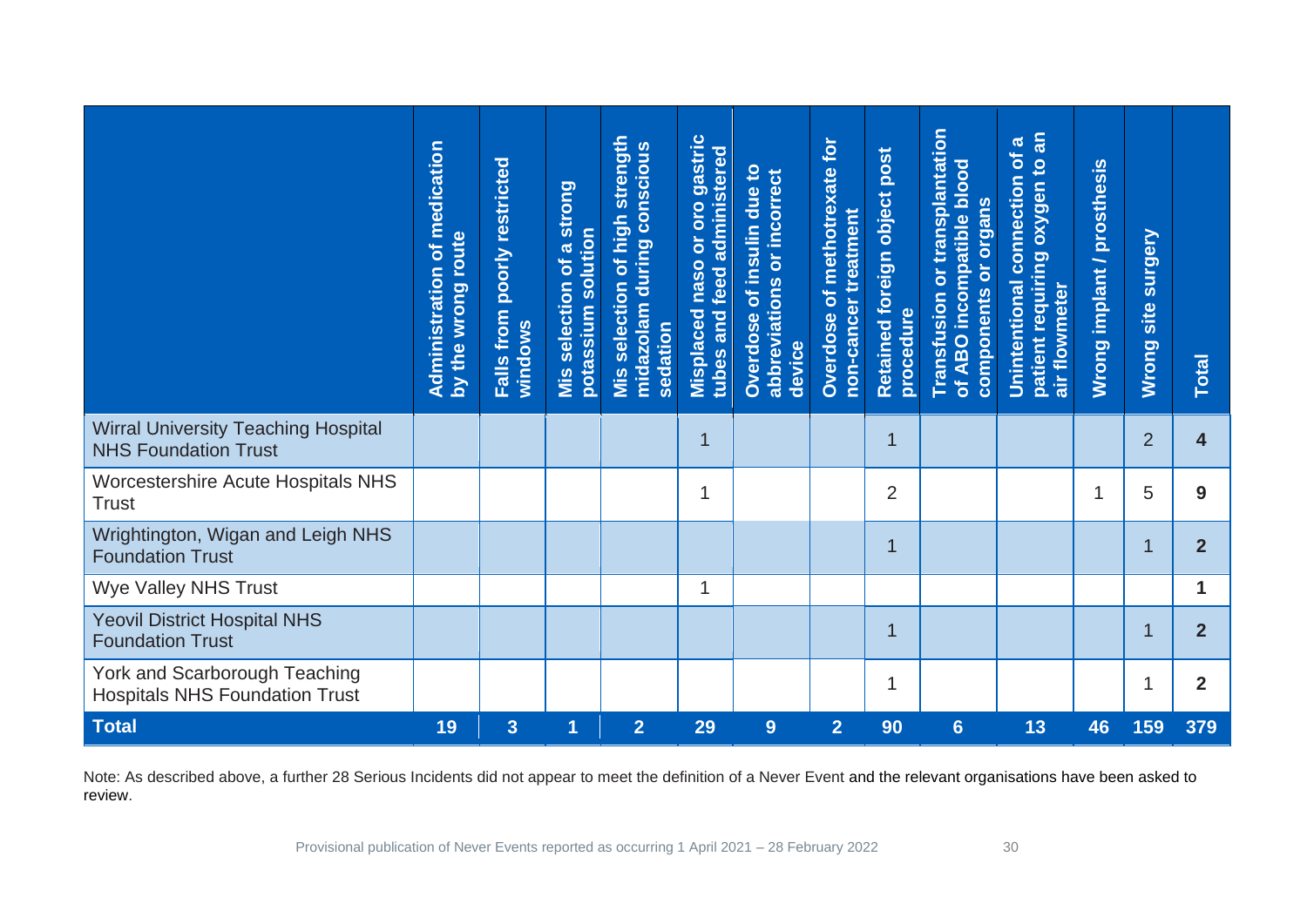\*Numbers are subject to change as local investigations are completed.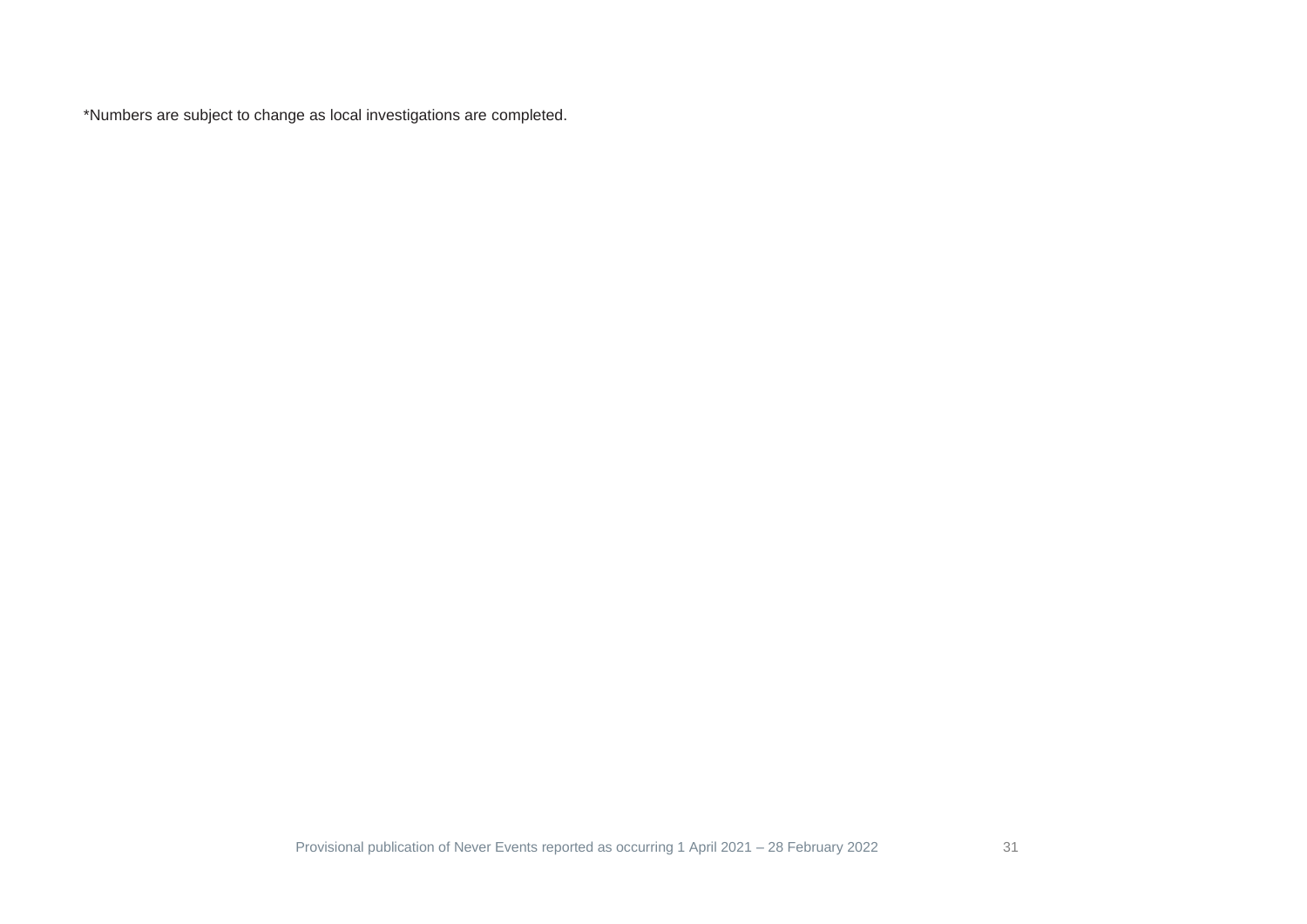#### **Table 4: Never Events reported as occurring after 1 April 2021 but actually occurring prior to this**

. None reported.

\* Numbers are subject to change as local investigations are completed.